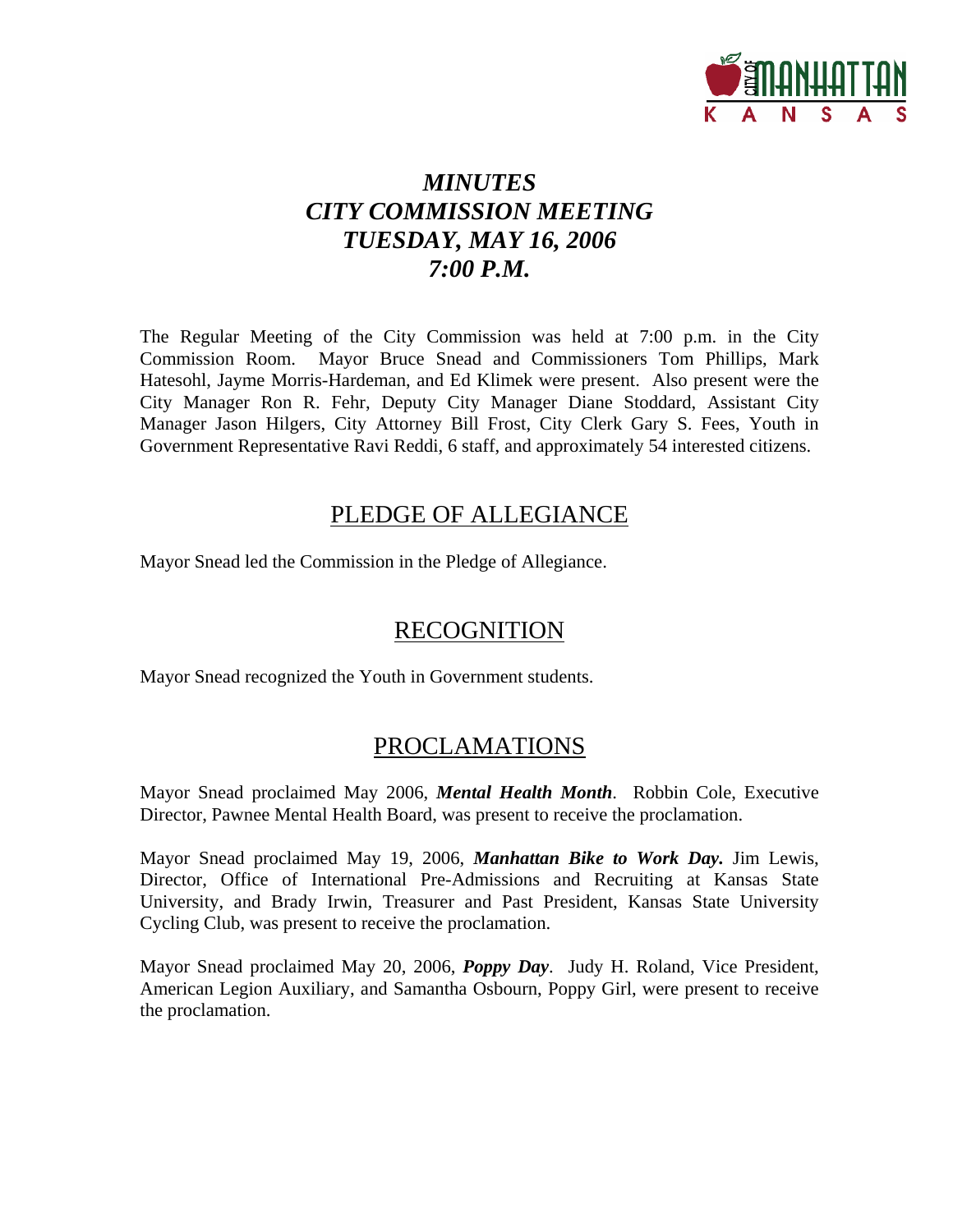## COMMISSIONER COMMENTS

Mayor Snead informed the community of their recent trip to Germany to visit Big Red One in preparation for its return home to Fort Riley and to the region.

Commissioner Klimek stated that the trip to Germany was very productive and encouraged the community to welcome this well-trained professional force to our area, as they return to Fort Riley.

## CONSENT AGENDA

(\* denotes those items discussed)

#### **MINUTES**

The Commission approved the minutes of the Regular City Commission Meeting held Tuesday, May 2, 2006.

### **CLAIMS REGISTER NO. 2560**

The Commission approved Claims Register No. 2560 authorizing and approving the payment of claims from April 9, 2006, to April 22, 2006, in the amount of \$706,283.42.

### **ORDINANCE NO. 6539 – GENERAL OBLIGATION BOND SERIES 2006A; RESOLUTION NO. 051606-A – DELIVERY OF BONDS**

The Commission approved Ordinance No. 6539 issuing \$1,540,000.00 in general obligation bonds (Series 2006A) to finance the following six (6) special assessment projects - *Brookfield Addition, Unit 4 – Sanitary Sewer (SS0406), Street (ST0414), and Water (WA0411); Lee Mill Heights, Unit 1 – Sanitary Sewer (SS0407), Street (ST0415), and Water (WA0412)*; and approve Resolution No. 051606-A authorizing delivery of the bonds to the low bidder.

#### **ORDINANCE NO. 6540 – ANNEX – STONE POINTE ADDITION**

The Commission approved Ordinance No. 6540 annexing a 78-acre tract of land for the proposed Stone Pointe Addition, generally located south of Wildcat Creek, east of Scenic Drive and west of Anneberg Park, based on conformance with the Comprehensive Plan, the Growth Vision, and the Capital Improvements Program.

#### **ORDINANCE NO. 6541 – REZONE – STONE POINT ADDITION**

The Commission approved Ordinance No. 6541 rezoning the site from County G-1, General Agricultural District, to R-1, Single-Family Residential District, with AO, Airport Overlay District; R-2, Two-Family Residential District; and, R-3, Multiple-Family Residential District, based on the findings in the Staff Report. *(See Attachment No. 1)*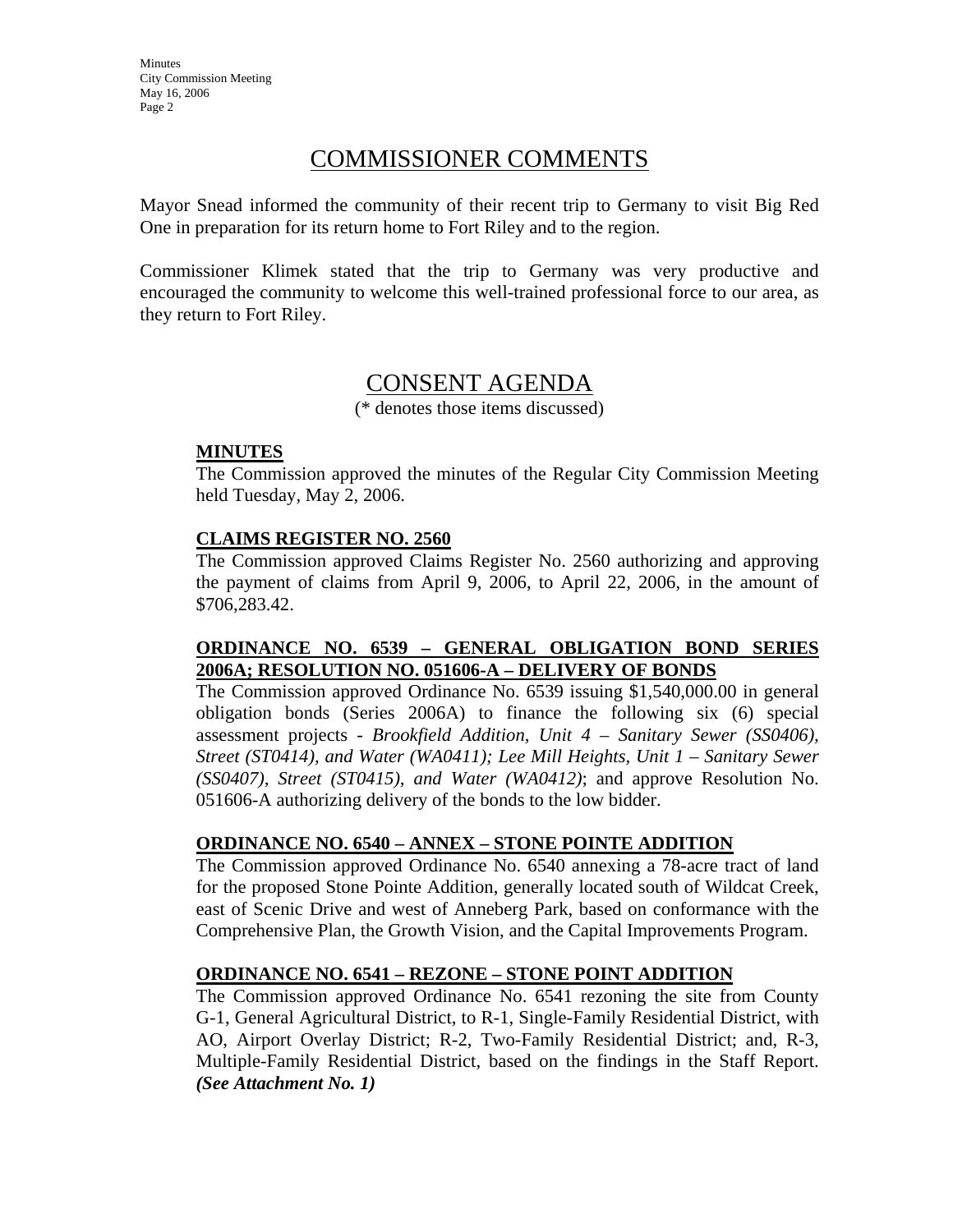## **ORDINANCE NO. 6542 – ESTABLISH – TRANSPORTATION DEVELOPMENT DISTRICT (TDD)**

The Commission approved Ordinance No. 6542 establishing a Transportation Development District within the City of Manhattan, in the Downtown Redevelopment District.

## **RESOLUTION NO. 051606-I – SHORT-TERM FINANCING – GENERAL OBLIGATION TEMPORARY NOTES - RIGHT-IN RIGHT-OUT AGREEMENT – DIAL REALTY**

The Commission approved the Right-in, Right-out Agreement with Dial Realty and approved Resolution No. 051606-I authorizing the use of General Obligation temporary notes for the short-term financing of the RIRO project.

## **PUBLIC HEARING – VACATE EASEMENT – 1000, 1004, and 1008 BRIERWOOD DRIVE**

Mayor Snead opened the public hearing.

Hearing no comments, Mayor Snead closed the public hearing.

## **FIRST READING – VACATE EASEMENT – 1000, 1004, and 1008 BRIERWOOD DRIVE**

The Commission approved first reading of an ordinance vacating a portion of the utility easement on a portion of a twenty (20) foot utility easement on Lots 75, 76, and 77, Woodland Hills Addition, Unit Five, an addition to the City of Manhattan, Riley County, Kansas.

## **FIRST READING – ADOPT – REDEVELOPMENT PLAN FOR THE NORTH PROJECT**

The Commission approved first reading of an Ordinance adopting the Redevelopment Plan for the North Project.

## **RESOLUTION NO. 051606-C – TEMPORARY NOTE SERIES NO. 2006-03**

The Commission approved accepting the best bid for selling the notes and approve Resolution No. 051606-C issuing Temporary Note Series No. 2006-03 in the amount of \$10,085,000 to finance the following thirty special assessment and capital projects to be debt financed: *Brookfield Addition, Units 5 & 7, Phase 1, Sanitary Sewer (SS0503), Street (ST0507), and Water (WA0503) Improvements; Brookfield Addition, Units 5 & 7, Phase 2, Sanitary Sewer (SS0503), Street*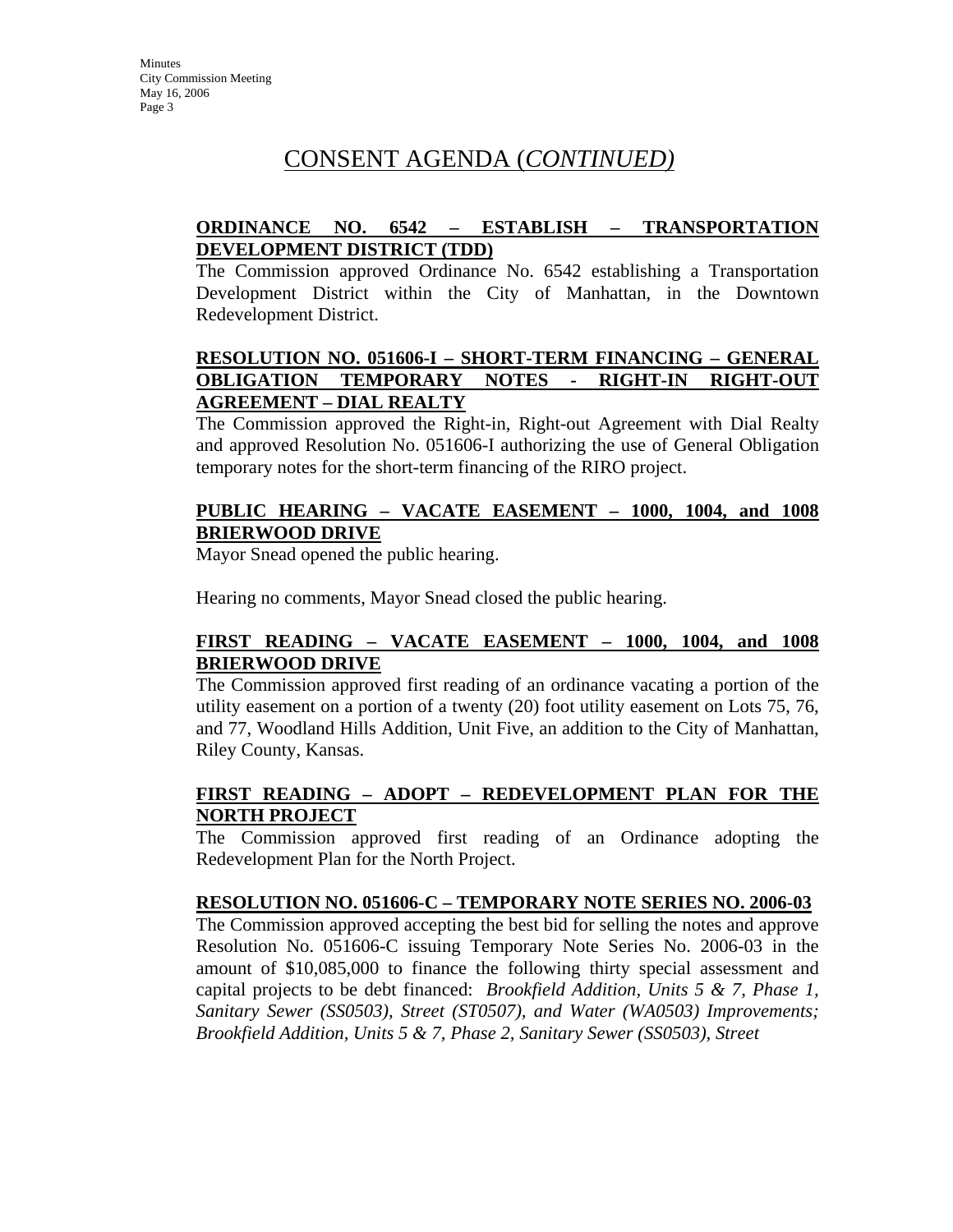### **RESOLUTION NO. 051606-C – TEMPORARY NOTE SERIES NO. 2006-03**  *(CONTINUED)*

*(ST0507), and Water (WA0503) Improvements; Brookfield Addition, Units 5 & 7, Phase 3, Sanitary Sewer (SS0503),, Street (ST0507), and Water (WA0503) Improvements; Brookfield Addition, Unit 6, Sanitary Sewer (SS0505), Street (ST0510) and Water (WA0505) Improvements; Grand Mere Vanesta, Unit 1, Sanitary Sewer, Street, and Water Improvements (SP0505); Hackberry Addition, Unit 2, Sanitary Sewer (SS0512), Street (ST0518) and Water (WA0512) Improvements; Highland Meadows Addition, Unit 1, Sanitary Sewer (SS0501), Street (ST0503) and Water (WA0501) Improvements; Lee Mill Heights Addition, Unit 2, Street Improvements (ST0509); Platt Addition, Sanitary Sewer (SS0511), Street (ST0517) and Water (WA0511) Improvements; Prairie Lakes Addition, Storm Water Improvements (SM0404); Prairie Lakes Addition, Unit 1, Sanitary Sewer (SS0508), Street (ST0514) and Water (WA0508) Improvements; Woodland Hills, Unit 5 Phase 2/Unit 6 Phase 1, Sanitary Sewer (SS0516) and Water (WA0517) Improvements; and CICO-Eisenhower Irrigation Improvements (CP224P/CP225P)*.

#### **AWARD CONTRACT – HOUSING REHABILITATON PROJECT**

The Commission accepted the bids for the 601 North Juliette Avenue, awarded the bid to the lowest responsible bidder, authorized City Administration to approve any necessary change orders, and authorized the Mayor and City Clerk to enter into agreements with the contractors and property owners for expenditure of Housing Rehabilitation Funds.

## **CHANGE ORDER NO. 2-FINAL – UNION PACIFIC DEPOT**

The Commission approved Change Order No. 2-Final for the Union Pacific Depot Project, resulting in a net increase in the amount of \$25,536 (+ 3%) and adding 10 days to the contract with Ron Fowles Construction Management Services, of Manhattan, Kansas.

#### **RESOLUTION NO. 051606-F – SUPPLEMENT NO. 1 – KDOT KLINK 1R RESURFACING IMPROVEMENTS – FORT RILEY BOULEVARD/RICHARDS DRIVE (ST0501)**

The Commission approved Resolution No. 051606-F authorizing the Mayor and City Clerk to execute Supplement No. 1 to Agreement No. 64-03, and Cancellation of Agreement 14-05 and rescinded Resolution No. 030105-B with the Kansas Department of Transportation for the KLINK 1R Resurfacing improvements on Fort Riley Boulevard at Richards Drive.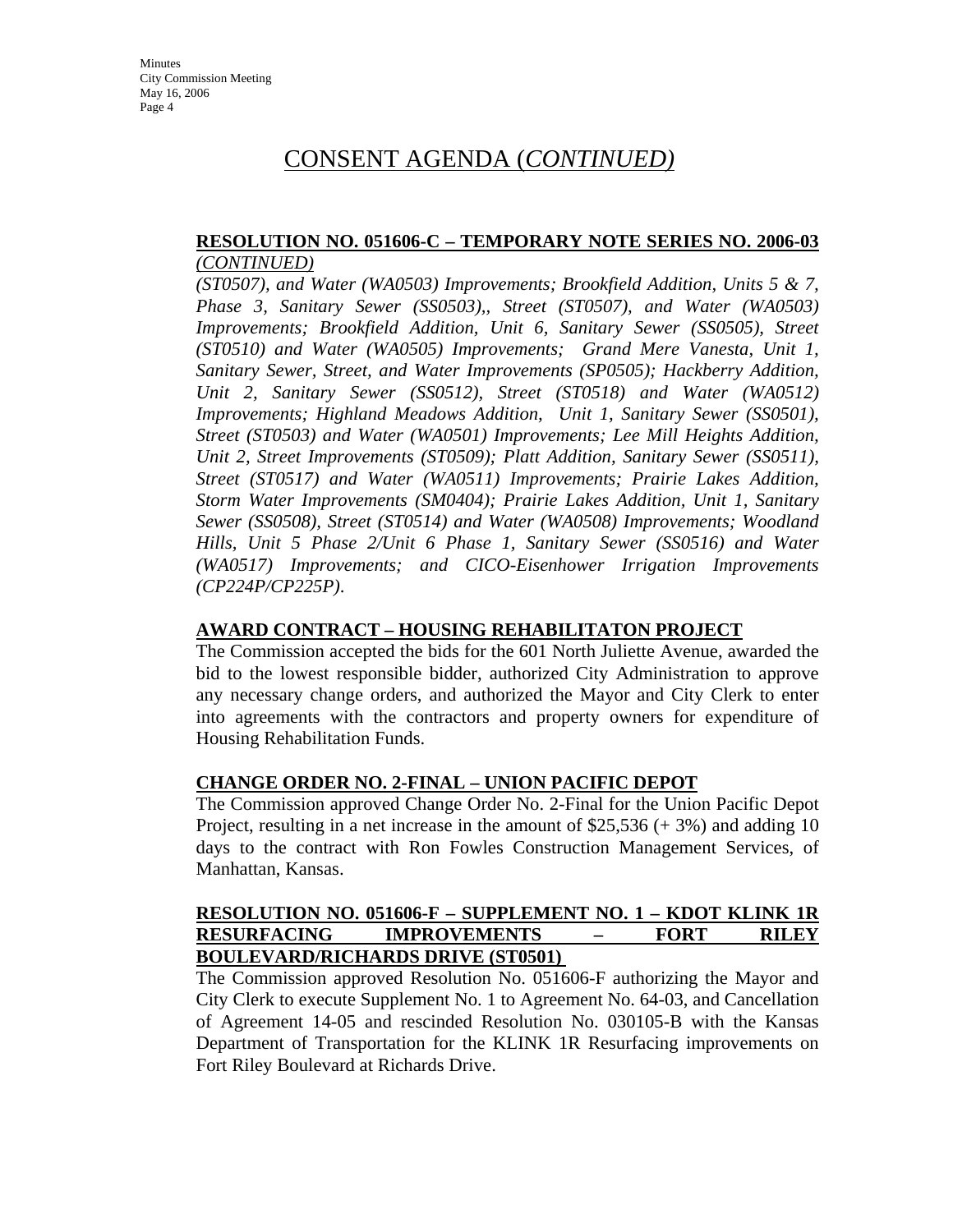## **\* RESOLUTION NO. 051606-H – KDOT SAFETY IMPROVEMENT – SUNSET AVENUE/JARVIS DRIVE AND CLAFLIN ROAD (ST0601)**

Rob Ott, City Engineer, provided additional information on the item and answered questions from the Commission.

The Commission approved Resolution No. 051606-H authorizing the Mayor and City Clerk to execute the agreement with the Kansas Department of Transportation for the safety improvements to the intersection of Sunset Avenue/Jarvis Drive and Claflin Road.

## **RESOLUTION NO. 051606-G – KDOT SAFETY IMPROVEMENTS – 15<sup>TH</sup> STREET AND FORT RILEY BOULEVARD INTERSECTION (ST0602)**

The Commission approved Resolution No. 051606-G authorizing the Mayor and City Clerk to execute the agreement with the Kansas Department of Transportation for the safety improvements to the intersection of  $15<sup>th</sup>$  Street and Fort Riley Boulevard.

### **\* BOARD APPOINTMENTS**

Mayor Snead responded to questions on the appointment to the Manhattan Urban Area Planning Board.

The Commission approved appointments by Mayor Snead to various boards and committees of the City.

#### *Library Board*

Re-appointment of Lee Ruggles, 1515 Williamsburg Drive, to a four-year term. Mr. Ruggles's term begins immediately and will expire on April 30, 2010.

## *Housing Authority Board of Commissioners*

Appointment of Torry Dickins, 2391 Grandview Terrace, to fill Phil Anderson's unexpired term. Ms. Dickins's term begins immediately and will expire on March 3, 2008.

## *Manhattan Urban Area Planning Board*

Appointment of Stephanie Rolley, 3773 Anderson Avenue, to a three-year term. Ms. Rolley's term begins immediately and will expire on April 30, 2009.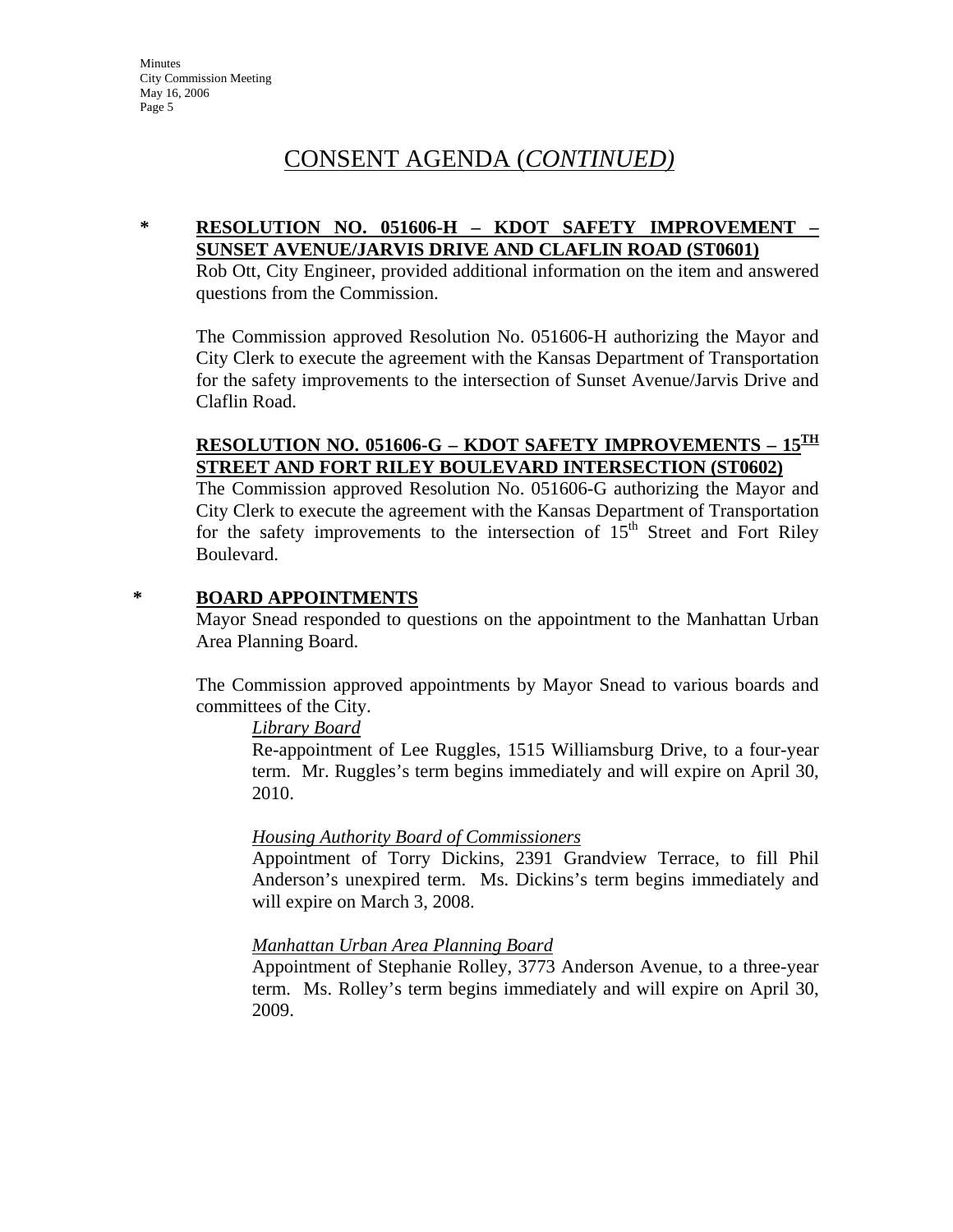### **\* BOARD APPOINTMENTS** *(CONTINUED)*

*Historic Resources Board*

Re-appointment of Bonnie Lynn Sherow, 529 Pierre Street, to a three-year term. Ms. Sherow's term begins immediately and will expire on April 30, 2009.

At 7:20 p.m., Commissioner Hatesohl left the meeting.

After discussion, Commissioner Phillips moved to approve the consent agenda. Commissioner Morris-Hardeman seconded the motion. On a roll call vote, motion carried 4-0, with the exception of Item N: *Board Appointment for the Manhattan Urban Area Planning Board*, which carried 3-1, with Commissioner Klimek voting against.

# GENERAL AGENDA

## **FIRST READING – REZONE - MANHATTAN MARKETPLACE ADDITION, UNIT TWO**

Ron Fehr, City Manager, introduced the item and provided updated information.

Eric Cattell, Assistant Director for Planning, presented the item. He then answered questions from the Commission.

Patrick Schaub, Bowman Bowman and Novick Architects, provided additional information on the item and answered questions from the Commission.

Commissioner Hatesohl returned to the meeting.

Bob Welstead, Dial Realty, responded to questions from the Commission.

Ron Fehr, City Manager, provided additional information on the agreement and answered questions from the Commission.

Bob Welstead, Dial Realty, and Bill Frost, City Attorney, provided additional information on the item and answered questions from the Commission.

Ruth Schrum, 720 Midland, voiced a complaint in receiving a package from Dial Realty and stated this is a terrible way to treat people who are selling their property.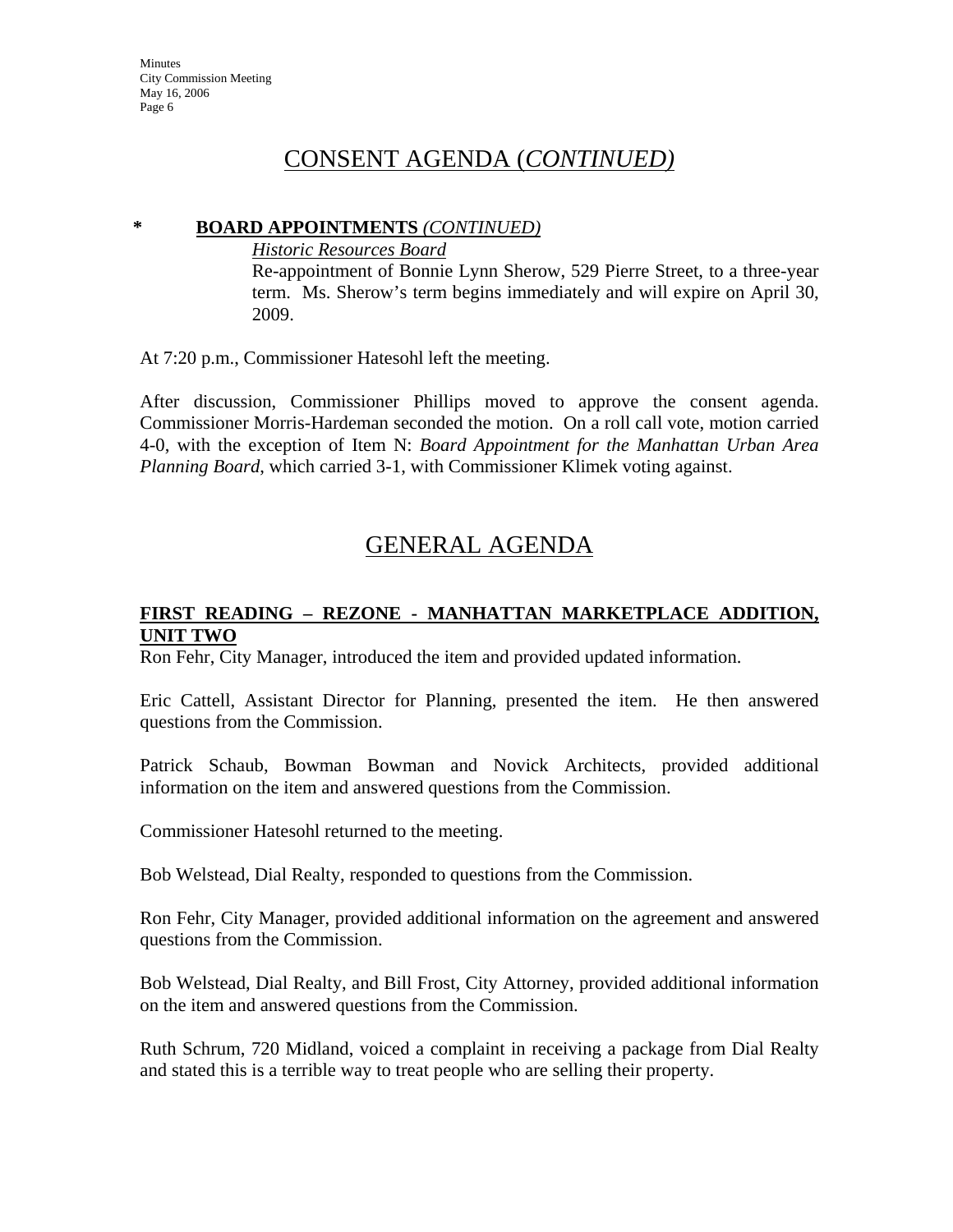## **FIRST READING – REZONE - MANHATTAN MARKETPLACE ADDITION, UNIT TWO** *(CONTINUED)*

Ron Fehr, City Manager, provided additional information on the changes that were made and the recommendation being made from what was previously approved by the Manhattan Urban Area Planning Board.

After discussion, Commissioner Morris-Hardeman moved to override the Manhattan Urban Area Planning Board and approve the modified Manhattan Marketplace Addition, Unit 2, replacing the hotel use with the residential use at the corner of  $4<sup>th</sup>$  Street and Leavenworth Street, with the four conditions recommended by the Planning Board in the Staff Report. *(See Attachment No. 2)* Commissioner Hatesohl seconded the motion. On a roll call vote, motion carried 5-0.

### **RESOLUTION AND FIRST READING – AUTHORIZE \$25 MILLION - SPECIAL OBLIGATION TAX INCREMENT FINANCING (TIF) REVENUE BONDS**

Jason Hilgers, Assistant City Manager and Redevelopment Coordinator, presented the item.

Ron Fehr, City Manager, provided additional information on the item and answered questions from the Commission.

After discussion, Commissioner Hatesohl moved to approve Resolution No. 051606-D authorizing the negotiation for sale of special obligation TIF revenue bonds; and approve first reading of an ordinance authorizing the issuance of up to \$25 million in special obligation TIF revenue bonds for the North Project area of Downtown Redevelopment. Commissioner Morris-Hardeman seconded the motion. On a roll call vote, motion carried 5-0.

## **ECONOMIC DEVELOPMENT ASSISTANCE - GTM SPORTSWEAR**

Diane Stoddard, Deputy City Manager, presented the item and answered questions from the Commission.

Ron Fehr, City Manager, expended on proposed abatement and provided additional information regarding the applicant and the project.

Diane Stoddard, Deputy City Manager, answered questions from the Commission regarding the economic development package proposed.

Bill Frost, City Attorney, provided additional information regarding the bond ordinance related to the project.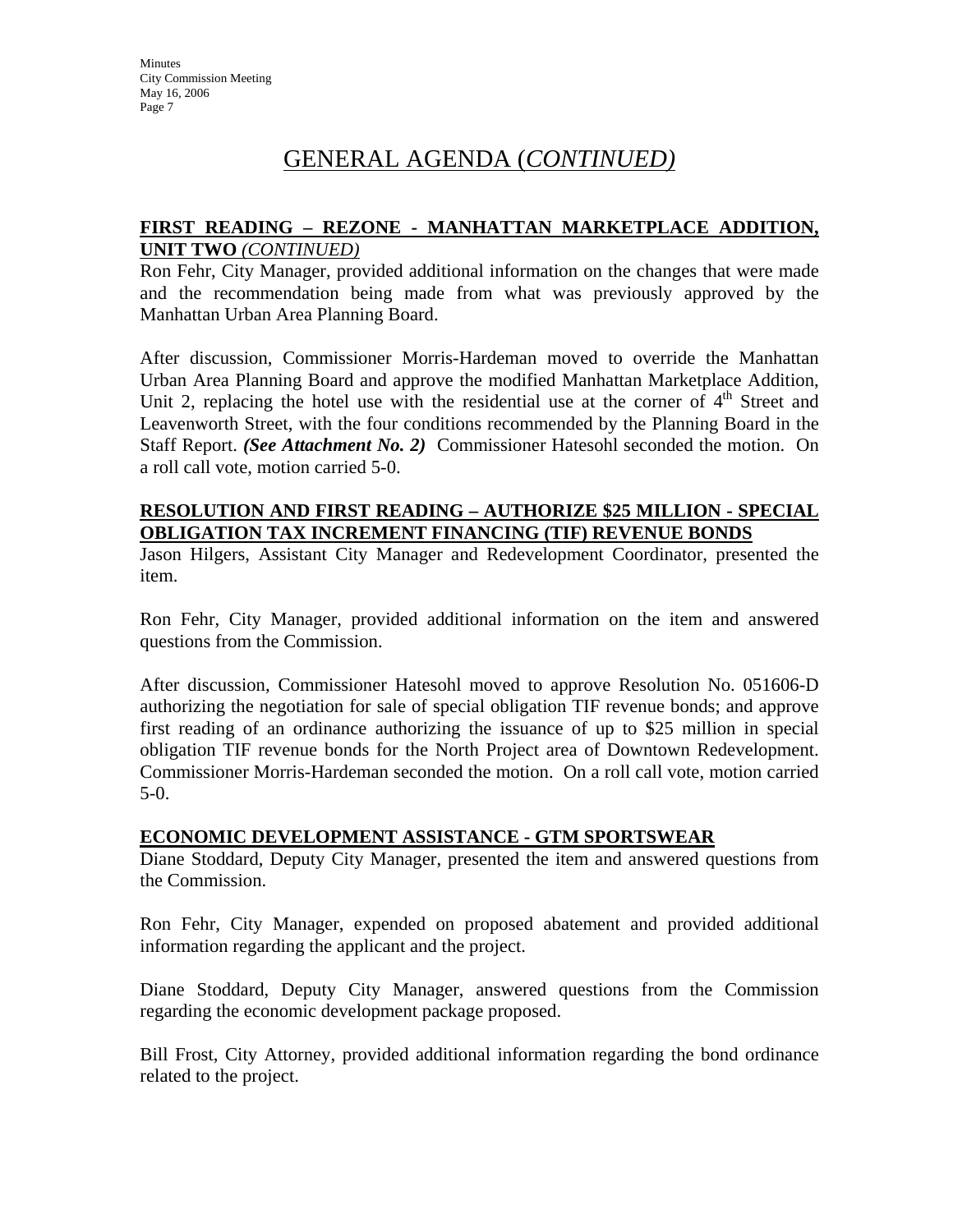### **ECONOMIC DEVELOPMENT ASSISTANCE - GTM SPORTSWEAR** *(CONTINUED)*

Diane Stoddard, Deputy City Manager, and Ron Fehr, City Manager, provided additional information regarding the tax abatement.

Dave Dreiling, President, GTM Sportswear, provided additional information regarding his company, the proposed agreement, and responded to a series of questions regarding his request. He then answered additional questions from the Commission.

Steve Ballard, 333 Denison Avenue, voiced initial concerns about the project, but was satisfied with the process used and procedures used to treat everyone fairly. He requested the Commission use the same standards and consistency for everyone.

Shawn Williamson, owner, Walson Ink, spoke in concern to the competitive aspects of the proposal. He also questioned the accounting of full time equivalents and the level of industrial revenue bonds being offered.

Lyle Butler, President, Manhattan Area Chamber of Commerce, informed the Commission of the process to develop the economic development model that was used and said that local companies are very important to the economic growth of our community. He asked the Commission to support the proposal and GTM's endeavors for expansion.

Steve Kirby, Owner, Henton Plumbing and Air Conditioning, informed the Commission that Mr. Dreiling's business has created a lot of jobs for others in the community. He asked the Commission to consider the proposal and to work on keeping GTM in the community.

Jane Marks, CPA, Varney and Associates, stated that she has worked with Mr. Dreiling and his company since the mid 1990's and has a proven track record. She asked the Commission to support the proposal.

Pat Alexander, President, Landmark National Bank, spoke in support of GTM in its desire to make a significant capital investment and create jobs.

Terry Harts, 126 Longview Drive, spoke in support of Mr. Dreiling and was satisfied in the level of detail provided on the return on investment portion of the application.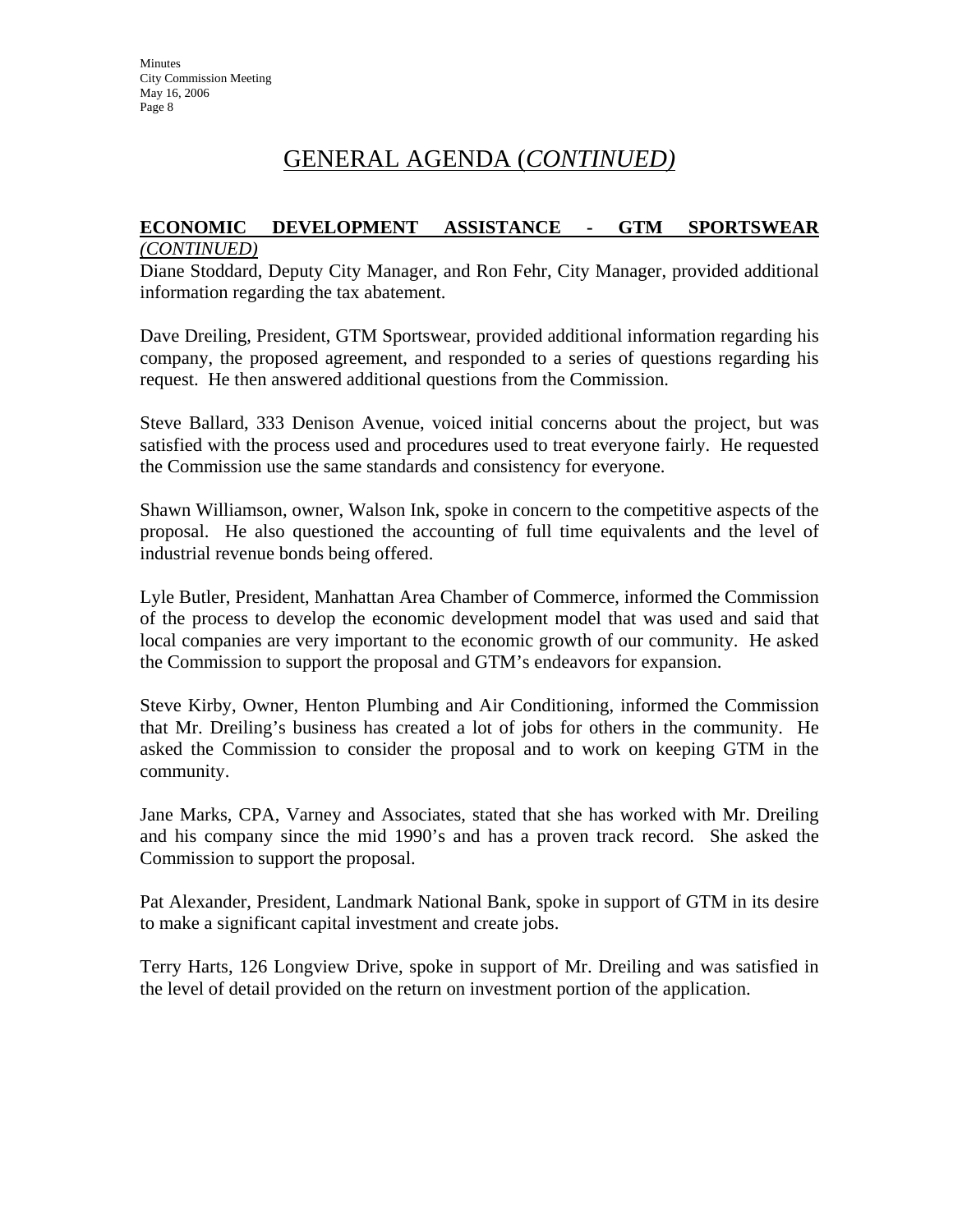#### **ECONOMIC DEVELOPMENT ASSISTANCE - GTM SPORTSWEAR** *(CONTINUED)*

John Pagen, Manhattan Area Chamber of Commerce, informed the Commission that the applicant is committed in making a substantial capital investment and in creating flexible jobs. He urged the support of the Commission.

Tony Gagnon, 2705 Saint Michaels Circle, stated that he supports the request and that Mr. Dreiling is a good employer and does what is needed to keep good people.

Diane Stoddard, Deputy City Manager, and Dave Dreiling, GTM, provided additional information regarding the model and employment numbers projected. Both then answered questions from the Commission.

After discussion, Commissioner Phillips moved to authorize City Administration to finalize and the Mayor and City Clerk to execute an economic development incentive agreement with GTM Sportswear based upon the outline of incentives including a forgivable loan, tax abatement and annual performance measures. Mayor Snead seconded the motion. On a roll call vote, motion carried 5-0.

## **PUBLIC HEARING – RESOLUTION NO. 051606-B - DEMOLITION PERMIT - 2300 CLAFLIN ROAD**

Karen Davis, Director of Community Development, presented the item. She then answered questions from Commission.

Joe Knopp, 104 Oakwood Circle, Housing Corporation President of Delta Upsilon Fraternity, provided a history of the fraternity and the property at 2300 Claflin Avenue. He then answered questions from the Commission. He then answered questions from the Commission.

Karen Davis, Director of Community Development, and Ron Fehr, City Manager, provided additional information on the item and clarified the proposed resolution.

Mayor Snead opened the public hearing.

Cheryl Collins, Director, Riley County Historic Society, provided historic background information on the Goodnow House and the house at 2300 Claflin. She encouraged the City to provide advance notice of agenda items to enable good public policy with all the facts, and stated that the house at 2300 Claflin is important to the environs and to the community.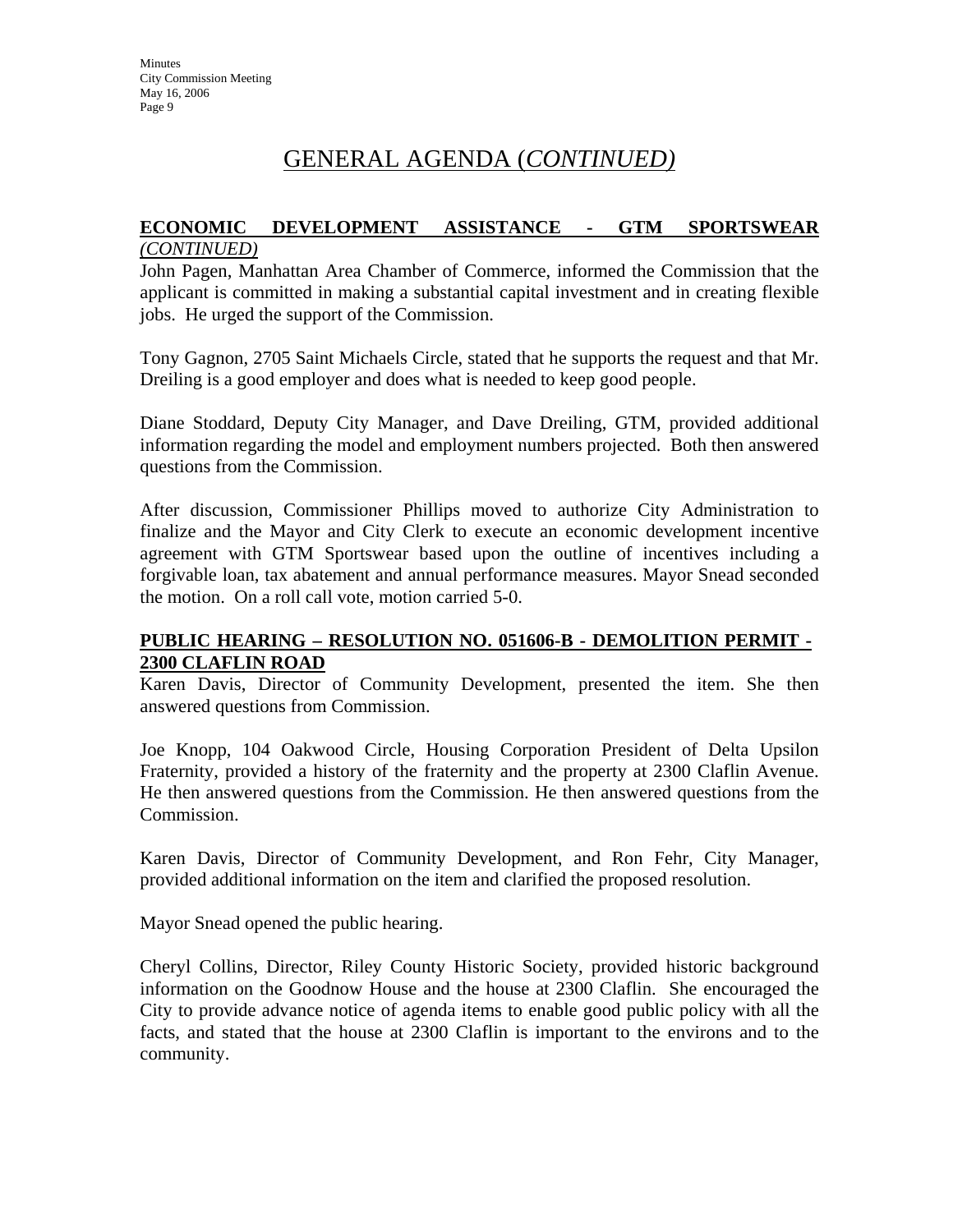## GENERAL AGENDA (*CONTINUED)*

## **PUBLIC HEARING – RESOLUTION NO. 051606-B - DEMOLITION PERMIT - 2300 CLAFLIN ROAD** *(CONTINUED)*

Bonnie Lynn-Sherow, representing the Historic Resources Board, said the Board was provided with limited information and at a very short notice before the meeting. She said the Board voted in favor of the demolition based on the limited information that it received, but was confident the Board would not have recommended the demolition of the house if more information would have been provided at that time. She asked that other viable options for the building be determined and was disappointed with staff's recommendation.

Hal Dace, 2217 Stone Post Road, voiced concern that a new structure housing students could turn into another party house on Claflin Road and said that it would be a dreadful shame to tear the house down.

Hearing no other comments, Mayor Snead closed public hearing.

#### **RESOLUTION NO. 051606-B - DEMOLITION PERMIT - 2300 CLAFLIN ROAD**

Ron Fehr, City Manager, answered questions from the Commission.

Bonnie Lynn-Sherow, representing Historic Resources Board, said the purview of who is going to pay for the restoration is not up to the State Historical Preservation Officer (SHPO), it is the responsibility of the property owner and there are viable options that should be considered.

Joe Knopp, 104 Oakwood Circle, Housing Corporation President of Delta Upsilon Fraternity, provided additional information about the house at 2300 Claflin Road and informed the Commission that as a residential property they cannot come up with anything feasible for this property.

Ron Fehr, City Manager, and Bill Frost, City Attorney, provided additional information on the item and proposed resolution.

After discussion, Commissioner Hatesohl moved to approve Resolution No. 051606-B, making certain findings of fact regarding the demolition of a structure located at 2300 Claflin Road and authorizing the issuance of a demolition permit no sooner than 31 days after this date. Commissioner Klimek seconded the motion. On a roll call vote, motion carried 3-2, with Mayor Snead and Commissioner Morris-Hardeman voting against the motion.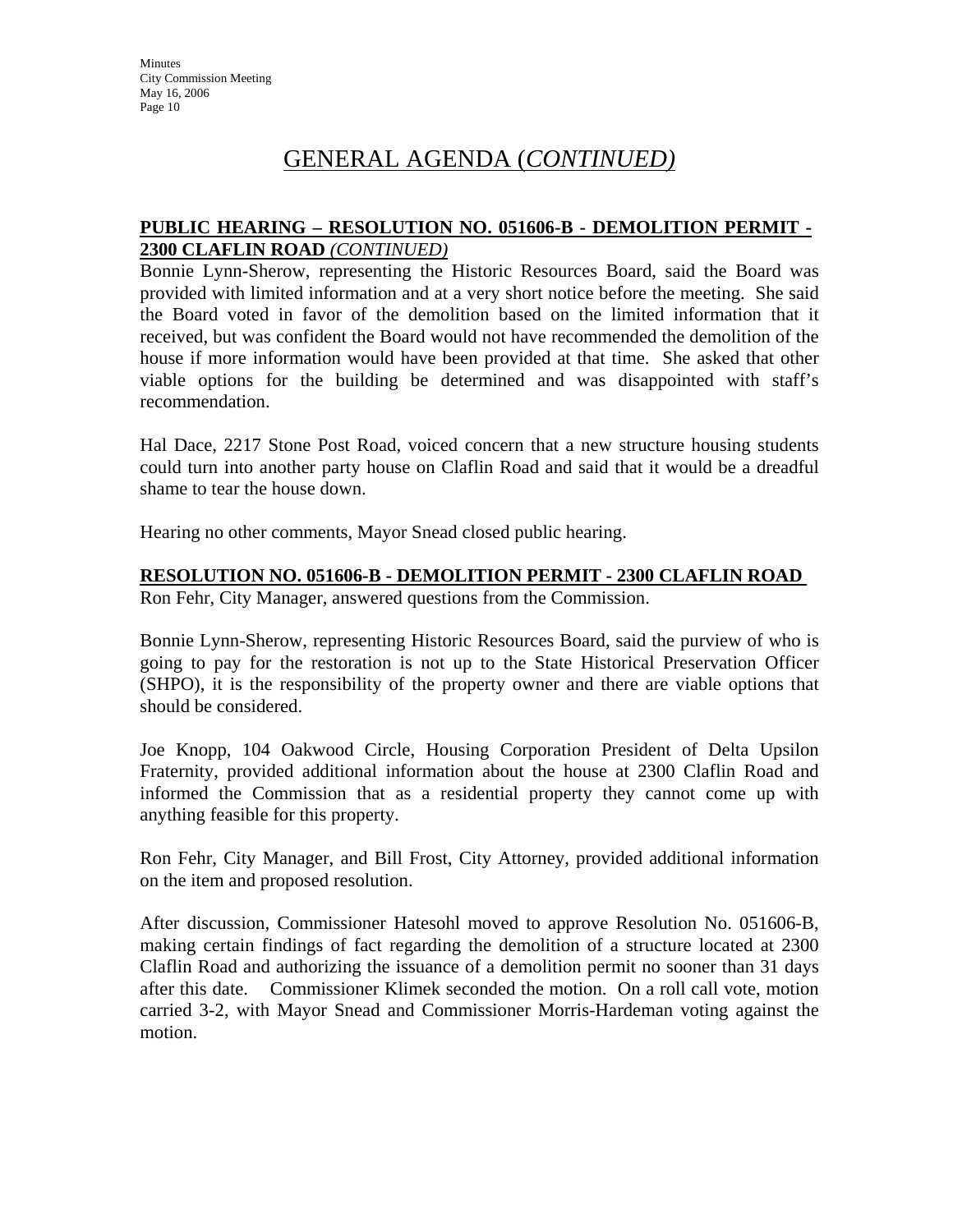## **RESOLUTION OF INTENT - \$5 MILLION IN INDUSTRIAL REVENUE BONDS - FARRAR CORPORATION EXPANSION**

Diane Stoddard, Deputy City Manager, introduced the item and provided an overview.

Joe Farrar, President, Farrar Corporation, provided additional information on the item. He said the total goal is to have a foundry and heat treating capabilities in Manhattan. He then answered questions from the Commission.

After discussion, Commissioner Hatesohl moved to approve Resolution No. 051606-E indicating the Commission's intent to issue up to \$5 million in Industrial Revenue Bonds for Farrar Corporation for the purpose of expanding and equipping an existing manufacturing facility located in Manhattan and authorize the Mayor and City Clerk to execute an engagement letter with Gilmore & Bell for bond counsel services. Commissioner Morris-Hardeman seconded the motion. On a roll call vote, motion carried 5-0.

#### **CONFERENCE CENTER - FEASIBILITY ASSESSMENT PRESENTATION**

Karen Hibbard, Manhattan Convention and Visitor's Bureau, introduced the item.

Tony Peterman, Strategic Advisory Group, presented the item and answered questions from the Commission.

Karen Hibbard, Manhattan Convention and Visitor's Bureau, provided additional information on the item and answered questions from the Commission.

Ron Fehr, City Manager, highlighted the data that the Strategic Advisory Group collected and discussed possible sites that were considered.

Colin Noble, Owner, Manhattan Ramada Inn, voiced concern with a conference center and said that it would be difficult to support with the market that we have. He said the report is beyond Manhattan's dreams and capability.

Jennifer Fritchen, Director of Sales, Manhattan Holiday Inn, spoke on behalf of its new owners and said the presentation does not take into account the improvements being made to the Holiday Inn.

There was no action taken on this item.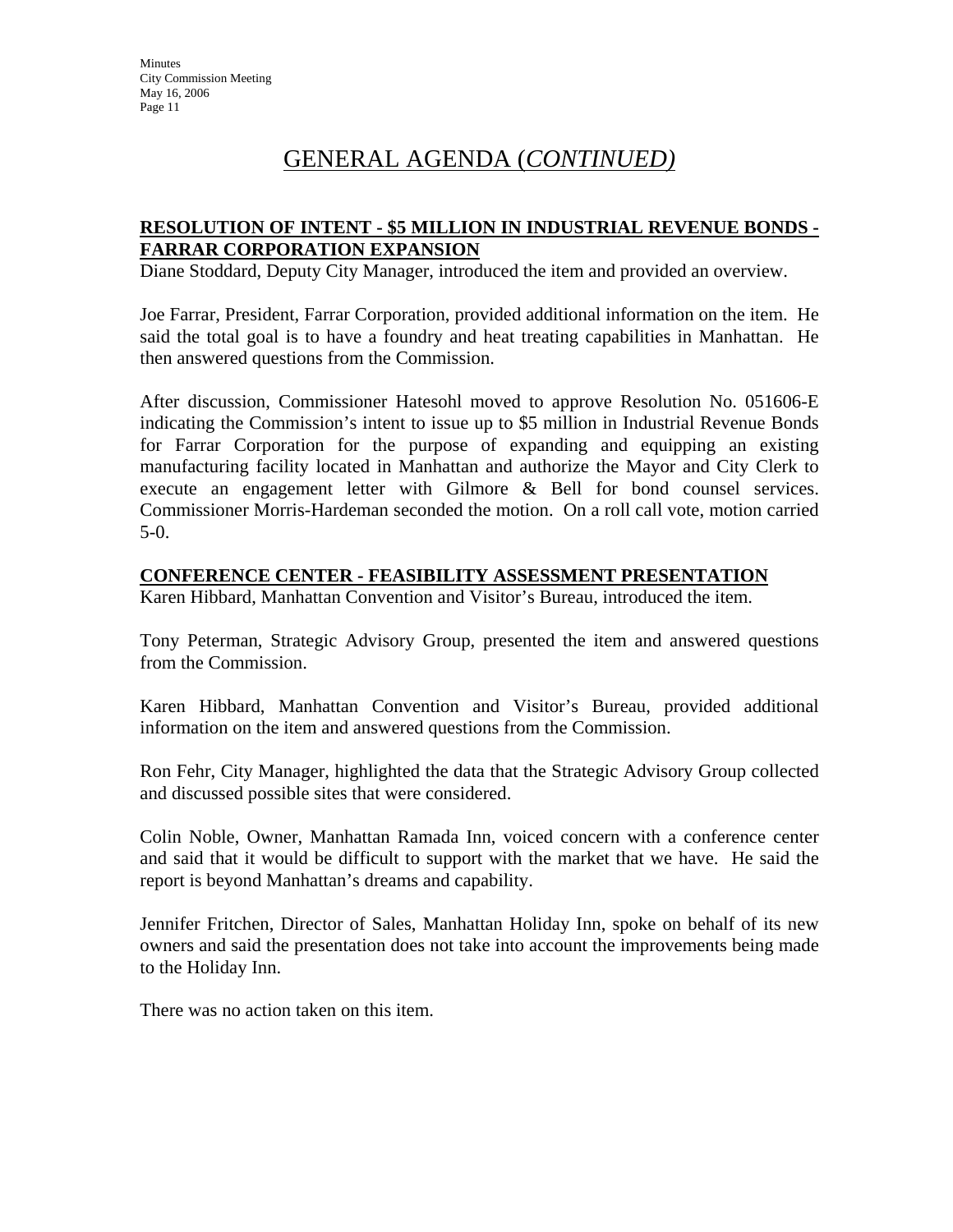# GENERAL AGENDA (CONTINUED)

## **ORDINANCE NO. 6543 - RULES, REGULATIONS, AND RENTAL FEES FOR DEPOT**

Terry DeWeese, Director of Parks and Recreation, presented the item.

Linda Glasgow, 2236 Snowbird Drive, representing the Riley County/ Preservation Alliance, spoke in concern for non-profit organizations that need meeting space. She recommended an hourly fee of no more than \$15 an hour.

Terry DeWeese, Director of Parks and Recreation, informed the Commission that there would be a supervisor and a janitor there when rented, and discussed rental fees.

After discussion, Commissioner Morris-Hardeman moved to approve Ordinance No. 6543 amending Article I, Section 4-2, allowing alcohol to be served at the Union Pacific Depot, subject to appropriate rules and regulations and approve recommended fees for the facility use. Mayor Snead seconded the motion. On a roll call vote, motion carried 5-0

## **ADJOURNMENT**

At 12:40 a.m. the Commission adjourned.

City Clerk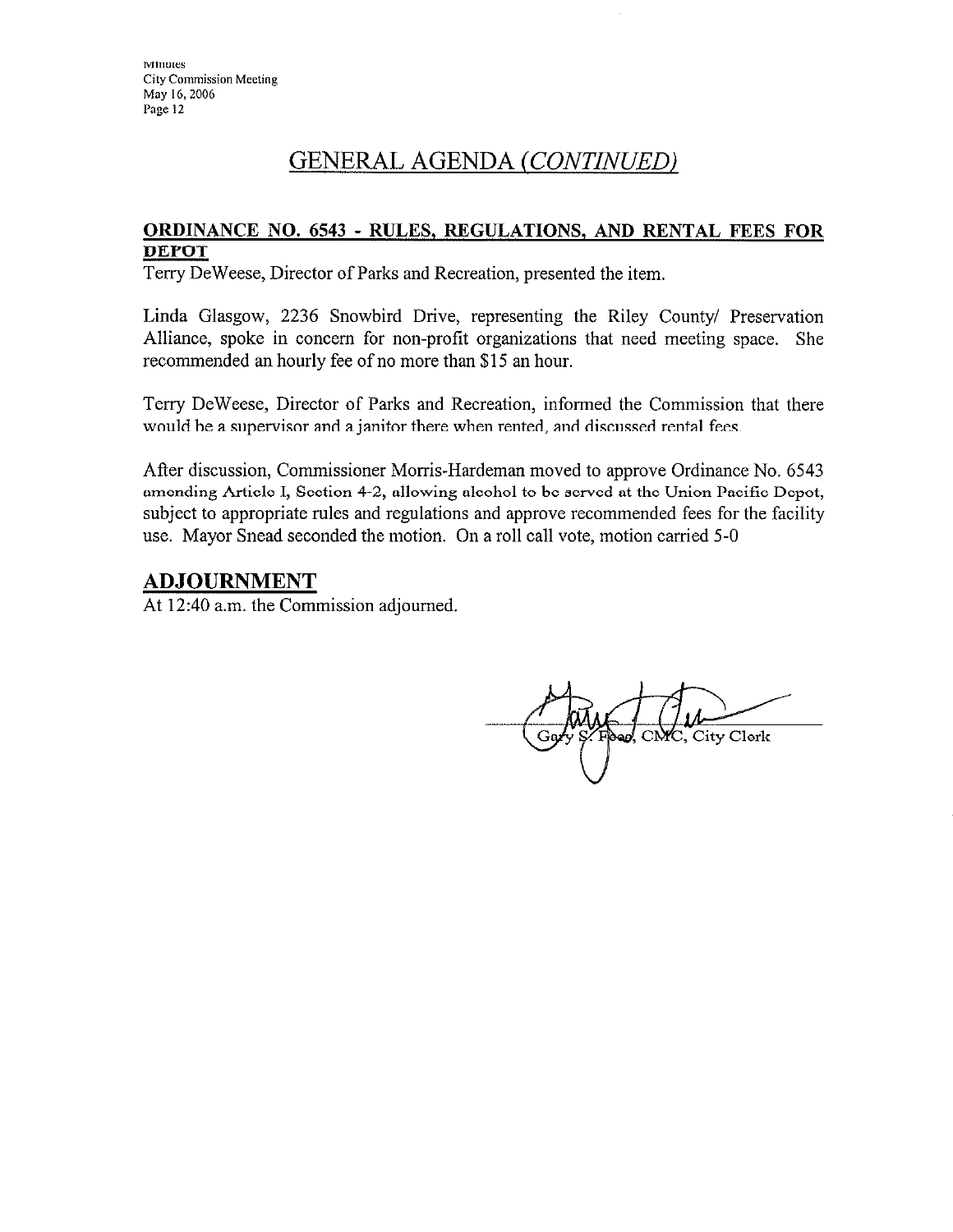#### **STAFF REPORT**

## **ON AN APPLICATION TO REZONE THE PROPOSED STONE POINTE ADDITION**

**FROM:** County G-1, General Agricultural District.

**TO:** Tract 1: R-1, Single-Family Residential District, with AO, Airport Overlay District; Tract 2: R-2, Two-Family Residential District; and, Tract 3: R-3, Multiple-Family Residential District.

**APPLICANT:** Stone Crest Land Company, LLC Roger Schultz

**ADDRESS:** 1213 Hylton Heights Road, Manhattan, KS 66502.

**OWNERS:** Stone Crest Land Company, LLC Roger Schultz; and, G. Rex Stone Trust and Shirley L. Stone Trust, Shirley L. Stone.

**ADDRESSES:** 1213 Hylton Heights Road, Manhattan, KS 66502; 900 N. Scenic Drive, Manhattan KS 66503.

**LOCATION:** generally located south and west of Wildcat Creek, Anneberg Park, and Pebblebrook Apartments, and east of Scenic Drive and the Highland Meadows subdivision.

**AREA:** Total: 78-acres; Tract 1: 41-acres; Tract 2: 15-acres; and, Tract 3: 22-acres.

**DATE OF PUBLIC NOTICE PUBLICATION:** Monday, March 27, 2006

### **DATE OF PUBLIC HEARING: PLANNING BOARD:** Monday, April 17, 2006 **CITY COMMISSION:** Tuesday, May 2, 2006

**EXISTING USE:** Agricultural fields, wooded draws, and Wildcat Creek.

**PHYSICAL AND ENVIRONMENTAL CHARACTERISTICS:** The site is rolling terrain, and agricultural field, which slopes and drains to the north-northeast and east. Wooded areas are along the creek and in drainage ravines.

A small portion on the site in the south part of the site is within the Conical Zone of Manhattan's Regional Airport, which requires that the AO, Airport Overlay District, be added to site. Future uses (structures and trees), which are within the limits of the Conical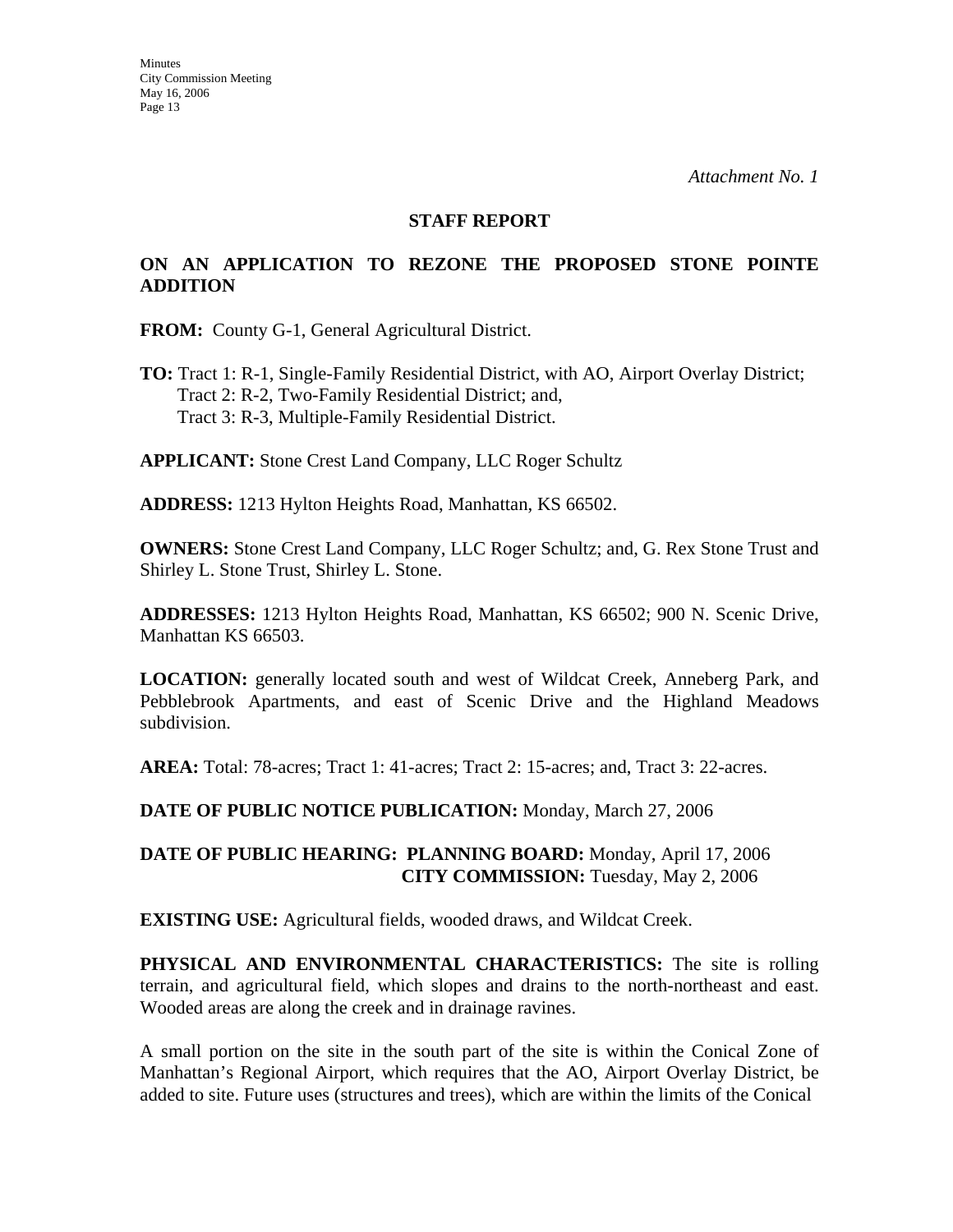Zone may be required to obtain, and be granted, an Airport Compatible Use Permit prior to construction, planting or change to the structure or tree (*see below under CONSISTENCY WITH INTENT AND PURPOSE OF THE ZONING ORDINANCE for further information concerning the AO District*).

### **SURROUNDING LAND USE AND ZONING:**

- **(1) NORTH:** Wildcat Creek, 100 year Flood Plain, undeveloped land, vacant dwelling unit, Cumberland Road, professional offices (medical); G-1 District, C-2, Neighborhood Shopping District, and Planned Unit Development.
- **(2) SOUTH:** Agricultural; G-1 District.
- **(3) EAST:** Wildcat Creek, 100 Year Flood Plain, Pebblebrook Apartments, two-family dwellings, and Anneberg Park; R-3 District, R-S, Single-Family Residential Suburban District.
- **(4) WEST:** Scenic Drive and Highland Meadows subdivision; R-1/AO, R-2 and R-3 Districts.

**GENERAL NEIGHBORHOOD CHARACTER:** The area is characterized as a developing growth corridor of the City with single-family, two-family and multiple-family residential development to the immediate west of the site and future residential development to the east and southeast. Development occurring in the Lee Mill Heights and Miller Ranch areas can be expected to grow towards the site. Wildcat Creek is a natural boundary separating the site from existing public park, apartments and professional offices to the north and east of the creek. The neighborhood connects with the City by existing Scenic Drive. Street connections from Lee Mill Heights and Miller Ranch will accommodate future access to other parts of the City.

**SUITABILITY OF SITE FOR USES UNDER CURRENT ZONING:** The site is suitable for general agricultural activities as currently zoned.

**COMPATIBILITY OF PROPOSED DISTRICT WITH NEARBY PROPERTIES AND EXTENT TO WHICH IT MAY HAVE DETRIMENTAL AFFECTS:** The site is in a growth corridor of the City. Increases in light, noise and traffic are expected, which should be similar to the same affects generated by Highland Meadows subdivision.

**CONFORMANCE WITH COMPREHENSIVE PLAN:** The proposed site is shown on the Future Land Use map in the Southwest Planning Area as a combination of Residential High Density (RHD), Residential Low Medium (RLM), Preserved Open Space, and Flood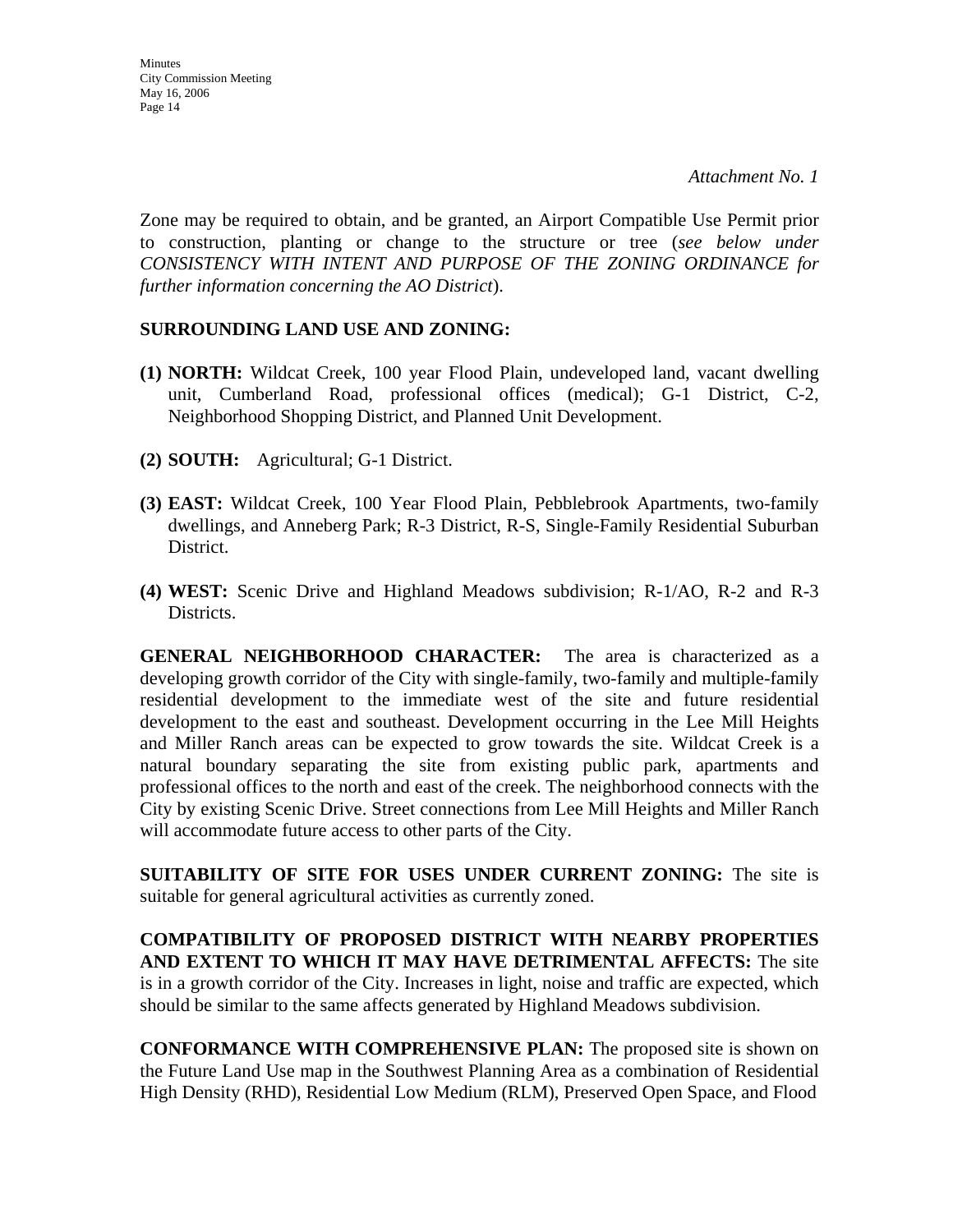*Attachment No. 1*

Hazard area (100-Year Flood Plain). A small portion of the site in the southern part of the subdivision is in the Conical Zone of the Manhattan Regional Airport. The AO District will be added as an overlay district to the specific part of Stone Pointe Addition that is affected by the Conical Zone.

The RHD category is along the northern part of the site. The density range of RHD is 19 dwelling units per net acre or greater. The proposed R-3 District is along the Scenic Drive frontage, extending along the southern side of Wildcat Creek and west of Pebblebrook Apartment and Anneberg Park. The remainder of the site is RLM, which has a density range of less than one up to 11-dwelling units per net acre. Wooded ravines cross the site are shown as Preserved Open Space. The 100 Year Flood Plain consists of a Floodway and a Floodway Fringe. The Floodway portion of the Flood Hazard Area along Wildcat Creek is an environmentally sensitive area and cannot to be developed. The Floodway Fringe portion is the buildable part of the 100 Year Flood Plain and can be development.

Applicable Policy Statements include:

## CHAPTER 4, LAND USE AND GROWTH MANAGEMENT: RESIDENTIAL HIGH DENSITY (RHD)

## **RHD 1: Characteristics**

*The Residential High Density designation is designed to create opportunities for higher density neighborhoods in both an urban downtown setting and a suburban setting. Within an urban or downtown setting, the designation accommodates higher-intensity residential housing products, such as mid to high-rise apartments, townhomes and condominiums, combined with complementary non-residential land uses, such as retail, service commercial, and office uses, often within the same building. In other areas of the community, Residential High Density neighborhoods can be accommodated in a less vertical or urban fashion, such as in planned apartment communities with complimentary neighborhood service commercial, office and recreational facilities. These neighborhoods could be implemented through a Planned Unit Development or by following design and site plan standards (design review process).* 

## **RHD 2: Appropriate Density Range**

*Possible densities under this designation are 19 dwelling units per net acre and greater*.

## **RHD 3: Location**

*Residential High Density uses are typically located near intersections of arterials and collector streets, sometimes providing a transition between commercial or employment centers and lower density neighborhoods. High-density neighborhoods should not be located in settings where the only access provided consists of local streets passing through*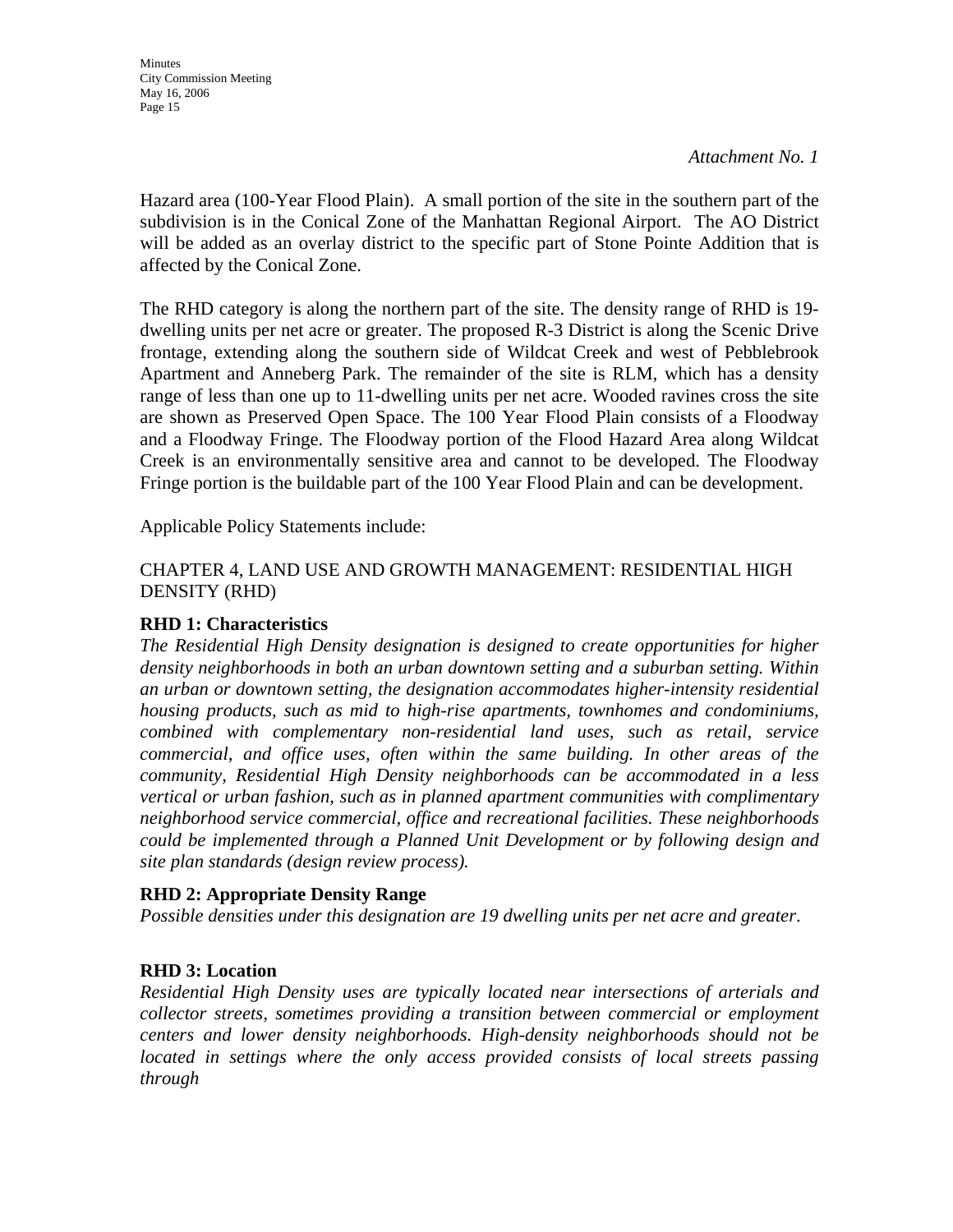**Minutes** City Commission Meeting May 16, 2006 Page 16

*lower density neighborhoods. In a more urban or downtown setting, residential high density may be combined with active non-residential uses in a vertically mixed-use building.* 

## CHAPTER 4, LAND USE AND GROWTH MANAGEMENT: RESIDENTIAL LOW/MEDIUM DENSITY (RLM)

## **RLM 1: Characteristics**

*The Residential Low/Medium Density designation incorporates a range of single-family, single-family attached, duplex, and town homes, and in appropriate cases include complementary neighborhood-scale supporting land uses, such as retail, service commercial, and office uses in a planned neighborhood setting, provided they conform*  with the policies on Neighborhood Commercial Centers. Small-scale multiple-family *buildings and condominiums may be permissible as part of a planned unit development, or special mixed-use district, provided open space requirements are adequate to stay within desired densities.* 

## **RLM 2: Appropriate Density Range**

*Densities in the Residential Low/Medium designation range between less than one dwelling unit/acre up to 11 dwelling units per net acre.* 

## **RLM 3: Location**

*Residential Low/Medium Density neighborhoods typically should be located where they have convenient access and are within walking distance to community facilities and services that will be needed by residents of the neighborhood, including schools, shopping areas, and other community facilities. Where topographically feasible, neighborhoods should be bounded by major streets (arterials and/or collectors) with a direct connection to work, shopping and leisure activities.* 

## **RLM 4: Variety of Housing Styles**

*To avoid monotonous streetscapes, the incorporation of a variety of housing models and sizes is strongly encouraged in all new development.* 

## CHAPTER 5: NATURAL RESOURCES AND ENVIRONMENT

## **NRE 1: Corridors, Buffers, and Linkages and Preserved Open Space**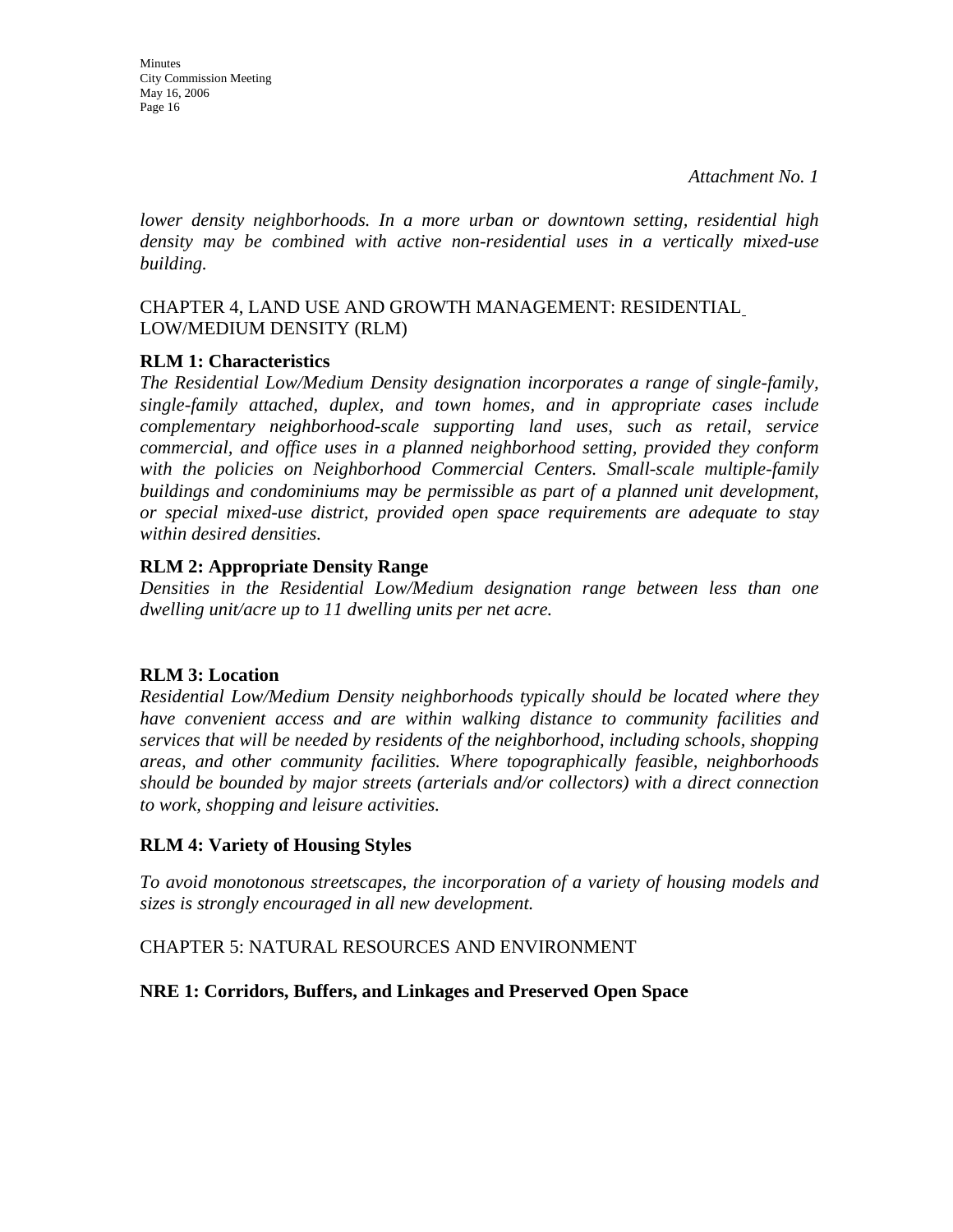*Attachment No. 1*

*The City and County should use a variety of methods (both public and private) to facilitate the creation of a continuous, permanent, system of open space corridors using natural features such as preserved open space areas, drainages, streams, and rivers to the extent possible. Corridors should be identified during the subdivision or master planning process and should be used to provide linkages within and between non-contiguous parks, environmentally sensitive and preserved open space areas, as well as neighborhoods and other development areas. Buffers can also be used to provide a transition between different intensities of uses. The current width and shape and other features of a naturally occurring corridor (such as a drainageway) should be preserved, in order to maintain its environmental integrity and avoid creating an "engineered" appearance.* 

## **NRE 3: Trails Network**

*The City and County shall use a variety of methods to develop a system of open space that is connected, continuous, and permanent. The Linear Trail, which currently follows parts of Wildcat Creek, and the Big Blue and Kansas Rivers, represents the beginnings of a network of trails and open space that will link various areas of the City. Tributary drainage channels and other potential pedestrian corridors should also be incorporated as part of the overall network as they become integrated into residential areas.* 

### **NRE 4: Environmentally Sensitive Areas: Wildlife Habitat and Corridors, Wetlands, Riparian Areas and Prairie Ecosystems**

*The Urban Area is home to a variety of environmentally sensitive areas, including: Wildcat Creek, the Big Blue and Kansas Rivers, numerous secondary stream corridors, drainage areas, and wetlands, as well as prairie ecosystems. In addition to their scenic quality, these areas provide other benefits, such as water quality enhancement and flood control, potential ecotourism, and also serve as important wildlife habitat. The City and County shall work to ensure that development impacts upon these areas are minimized.* 

## **NRE 5: Environmentally Sensitive Site Design**

*The City and County shall ensure that environmentally sensitive site design practices are used in new development. Sensitive site design practices can minimize unnecessary physical and visual impacts upon the surrounding landscape, caused by excessive removal of existing vegetation or severe roadway cuts and excessive grading of natural topography.* 

## **NRE 6: Natural Hazards**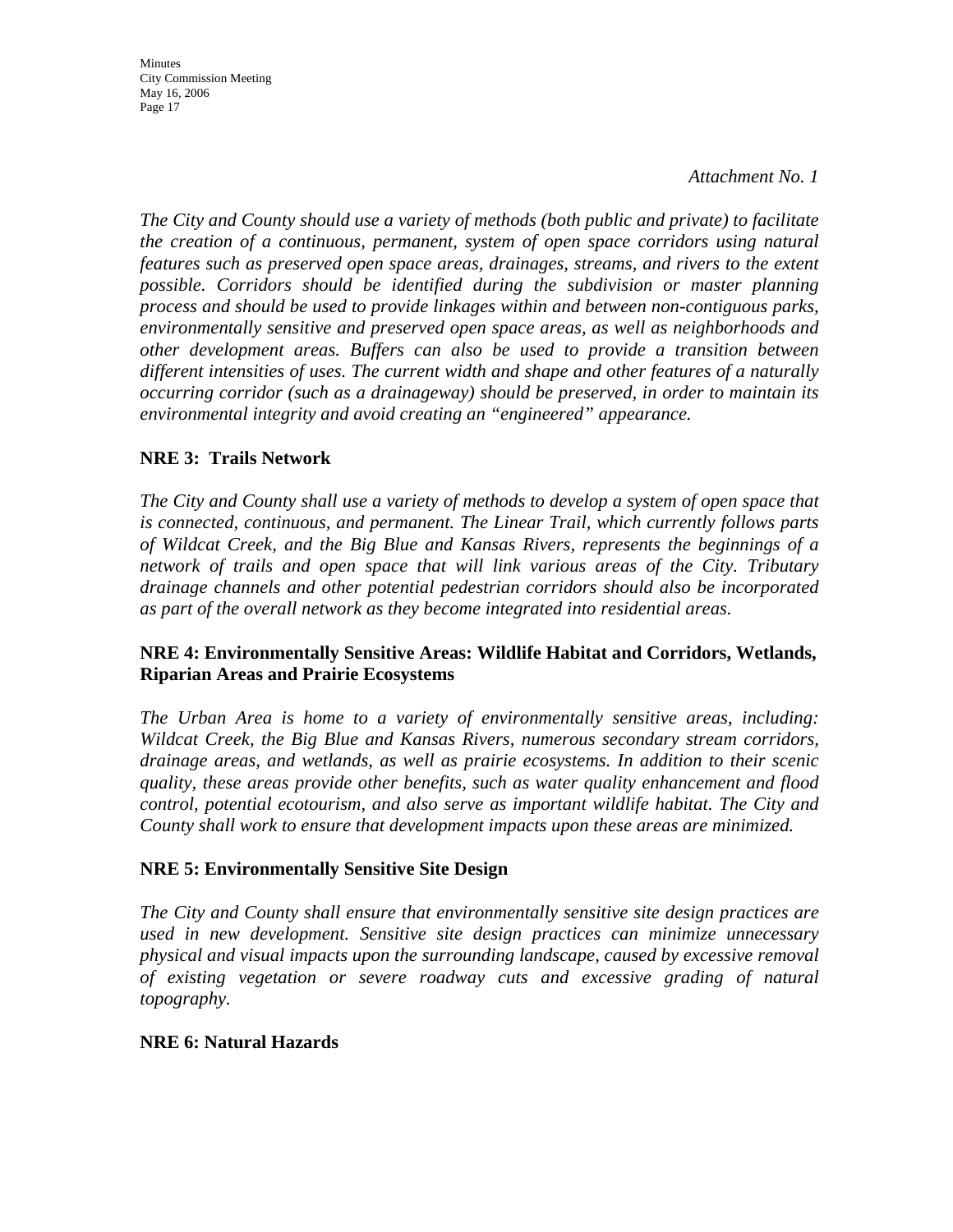**Minutes** City Commission Meeting May 16, 2006 Page 18

*Development shall be prohibited in areas where natural hazards have been identified which have the potential to endanger life, resources, and property. Within the Manhattan Urban Area, these hazards include steep slopes (20% or greater slope), floodways, and other special flood hazard areas.* 

## *MR 7: Airport Airspace Regulations*

*Development shall be consistent with established airspace regulations for the Manhattan Regional Airport and the Airport Master Plan.* 

The rezoning conform to the Comprehensive Plan.

**ZONING HISTORY AND LENGTH OF TIME VACANT AS ZONED:** The site has remained vacant and used for agricultural purposes for an undetermined length of time.

**CONSISTENCY WITH INTENT AND PURPOSE OF THE ZONING ORDINANCE:** The intent and purpose of the Zoning Regulations is to protect the public health, safety, and general welfare; regulate the use of land and buildings within zoning districts to assure compatibility; and to protect property values.

The R-1 District is designed to provide a dwelling zone at a density no greater than one (1) attached dwelling units per 6,500 square feet. The proposed R-1 District is sufficient in area for the proposed district.

The R-2 District is designed to provide a dwelling zone at a density no greater than two (2) attached dwelling units per 7,500 square feet. The proposed R-2 District is sufficient in area for the proposed district.

The R-3 District is designed to provide a dwelling zone at a density no less than one (1) dwelling unit per 1,000 square feet. The proposed R-3 District is sufficient in area for the proposed R-3 District.

The AO District "is intended to promote the use and development of land in a manner that is compatible with the continued operation and utility of the Manhattan Municipal Airport so as to protect the public investment in, and benefit provided by the facility to the region. The district also protects the public health, safety, convenience, and general welfare of citizens who utilize the facility or live and work in the vicinity by preventing the creation or establishment of obstructions or incompatible land uses that are hazardous to the airport's operation or the public welfare."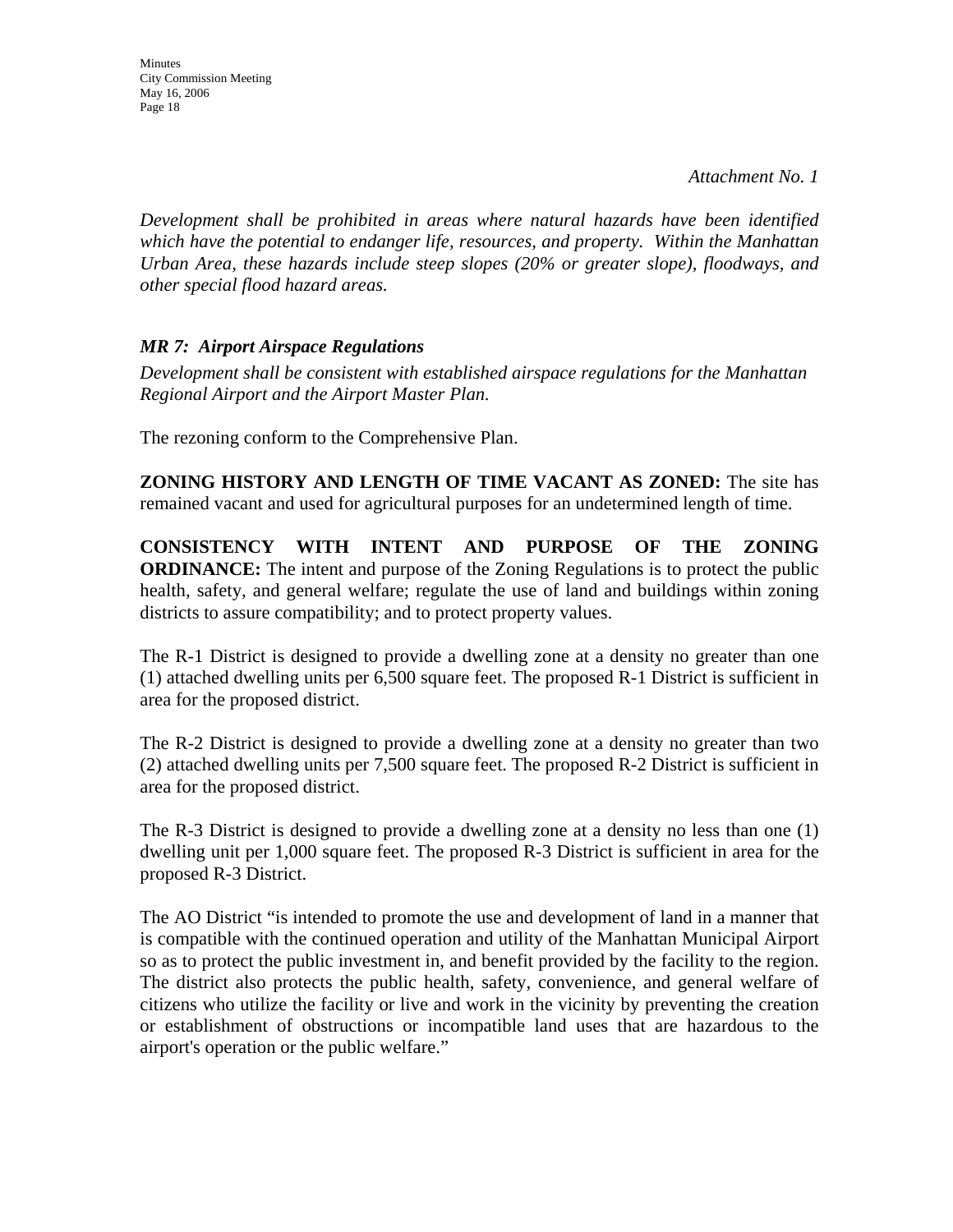*Attachment No. 1*

The site is partially within the Conical Zone, which is, in general terms, established as an airspace that extends outward and upward in relationship to the Airport and is an approach zone height limitation on the underlying land. Future uses (structures and trees, existing and proposed) in the AO District may be required to obtain an Airport Compatible Use Permit, unless circumstances indicate that the structure or tree has less than 75 vertical feet of height above the ground and does not extend above the height limits prescribed for the Conical Zone.

**RELATIVE GAIN TO THE PUBLIC HEALTH, SAFETY AND WELFARE THAT DENIAL OF THE REQUEST WOULD ACCOMPLISH, COMPARED WITH THE HARDSHIP IMPOSED UPON THE APPLICANT:** There appears to be no relative gain to the public, which denial would accomplish. The AO District requires that future uses be reviewed in order to protect airspace. The Preliminary Plat of the proposed Stone Pointe Addition will need to show the AO District. No adverse impacts to the public are expected. There may be a hardship to the applicant if the rezoning is denied.

**ADEQUACY OF PUBLIC FACILITIES AND SERVICES:** The site can be served by public improvements, including street, water, fire service and sanitary sewer

**OTHER APPLICABLE FACTORS:** The Preliminary Plat must address the requirements of the three zoning districts, Comprehensive Plan, and Subdivision Regulations.

## **STAFF COMMENTS:**

City Administration recommends approval of the rezoning of the proposed Stone Pointe Addition from County G-1, General Agricultural District, to R-1, Single-Family Residential District, with AO, Airport Overlay District; R-2, Two-Family Residential District; and, R-3, Multiple-Family Residential District.

## **ALTERNATIVES:**

- 1. Recommend approval of the rezoning of the proposed Stone Pointe Addition from County G-1, General Agricultural District, to R-1, Single-Family Residential District, with AO, Airport Overlay District; R-2, Two-Family Residential District; and R-3, Multiple-Family Residential District , stating the basis for such recommendation.
- 2. Recommend denial of the proposed rezoning, stating the specific reasons for denial.
- 3. Table the proposed rezoning to a specific date, for specifically stated reasons.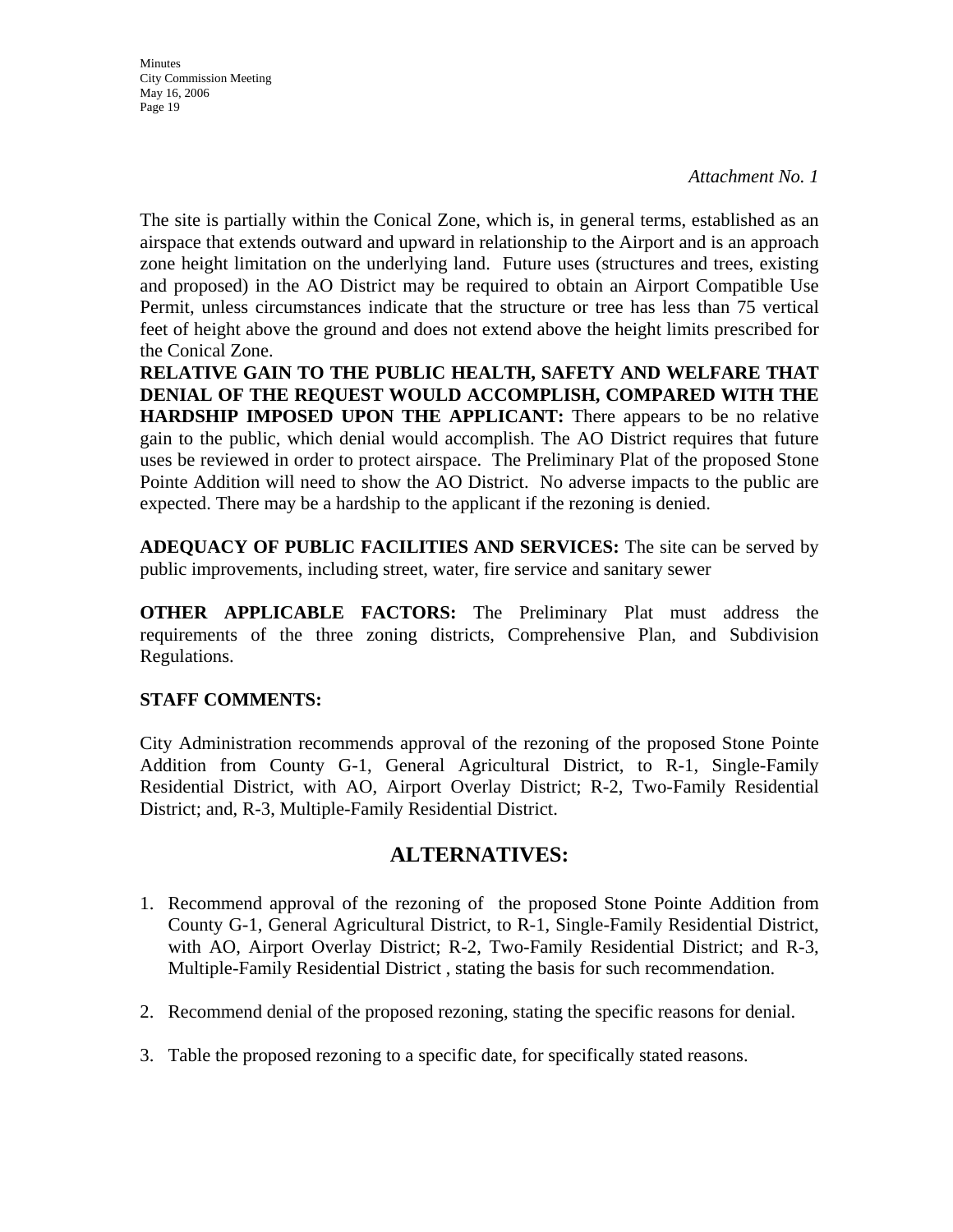*Attachment No. 1*

## **POSSIBLE MOTION:**

The Manhattan Urban Area Planning Board recommends approval of the rezoning of the proposed Stone Pointe Addition from County G-1, General Agricultural District, to R-1, Single-Family Residential District, with AO, Airport Overlay District; R-2, Two-Family Residential District; and, R-3, Multiple-Family Residential District, based on the findings in the Staff Report .

**PREPARED BY:** Steve Zilkie, AICP, Senior Planner

**DATE:** April 11, 2006

06008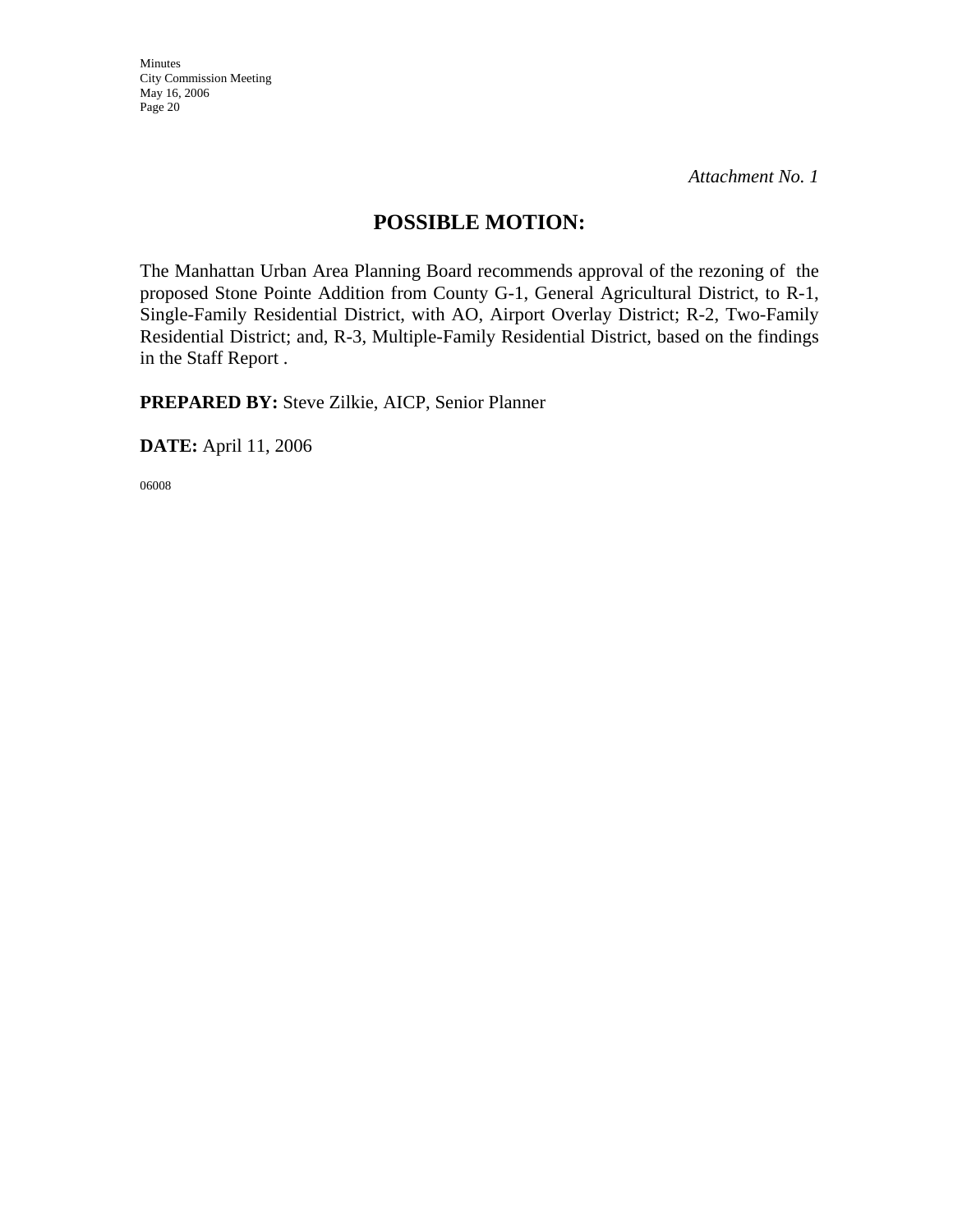#### **STAFF REPORT**

## **APPLICATION TO REZONE PROPERTY TO PLANNED UNIT DEVELOPMENT DISTRICT FOR MANHATTAN MARKETPLACE ADDITION, UNIT TWO**

## **BACKGROUND**

**FROM:** R-2, Two-Family Residential District; R-3, Multiple-Family Residential District; C-2, Neighborhood Shopping District; C-4, Central Business District; C-5, Highway Service Commercial District; I-3, Light Industrial District; and, PUD, Commercial Planned Unit Development District

**TO:** PUD, Commercial Planned Unit Development District

**OWNERS:** Dial Manhattan LLC and others. The Manhattan City Commission authorized City Administration to initiate the unilateral rezoning of the 22 acre tract.

**APPLICANT:** Dial Manhattan LLC

**ADDRESS:** 11506 Nicholas St. #200, Omaha Ne, 68154-4421

#### **DATE OF PUBLIC NOTICE PUBLICATION:** Monday, April 10, 2006

### **DATE OF PUBLIC HEARING: PLANNING BOARD:** Monday, May 1, 2006 **CITY COMMISSION:** Tuesday May 16, 2006

**LOCATION:** an area generally bounded by Tuttle Creek Boulevard to the east, Bluemont Avenue to the north, North 4<sup>th</sup> Street to the west, and Leavenworth Street to the south.

*(Note: Properties located at 312 Fremont Street and 318 Fremont Street are within the area to be rezoned; however, both properties have been left out of the rezoning site and will not be rezoned. 312 Fremont Street is zoned C-5 District. The current occupant is a plumbing business. The use at 318 Fremont Street is an apartment building, which is currently zoned R-3 District.)*

**AREA:** approximately 22-acres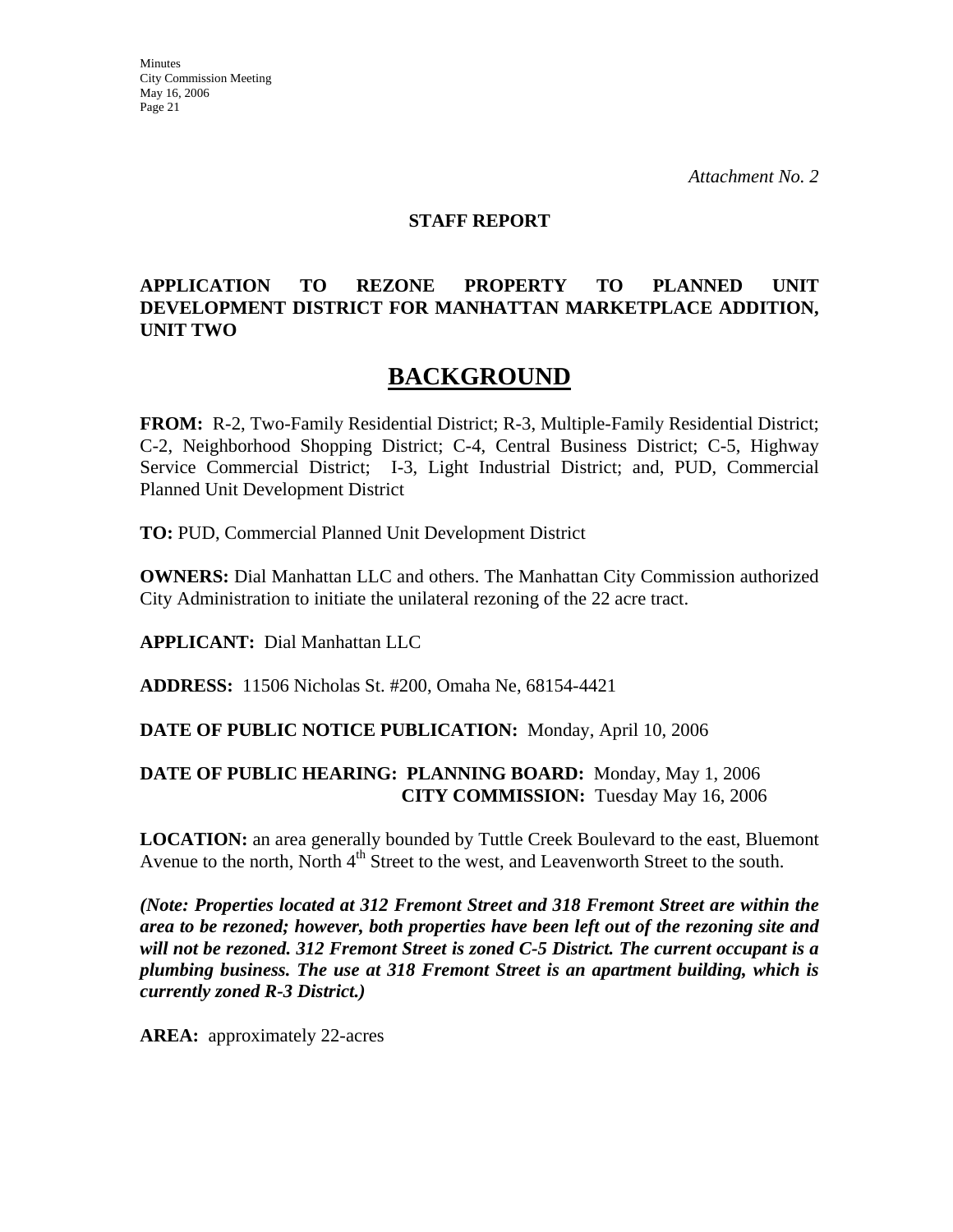**PROPOSED USES:** Permitted uses are proposed to consist of all of the Permitted Uses and Conditional Uses of the C-4, Central Business District.

## **PROPOSED BUILDINGS AND STRUCTURES:**

The site is within the North Project Area of the Downtown Redevelopment Plan and identified as the Tuttle Creek District in the Design Guidelines for Downtown Redevelopment.

Proposed Manhattan Marketplace Addition, Unit Two, will consist of lots for commercial, residential, and commercial/residential uses. A public plaza is proposed on Lot 15. There is an existing residential structure on lot 11, which will remain. All other proposed development is new construction.

### Proposed Buildings by Use and Area

Note: lot coverage is generally equivalent to gross floor area for buildings described below. Residential buildings are described in terms of numbers of dwelling units.

Lot 6: One and two-story commercial Buildings K, J, I and O. Lot coverage is approximately 62,700 square feet. Building K is also proposed to have 10 second floor residential dwelling units. Height: 24-39 feet.

Lot 7: One-story commercial Buildings G and H. Lot coverage is approximately 22,233 square feet. Height: 22-30 feet.

Lot 8: One-story commercial Building F. Lot coverage is approximately 73,000 square feet. Height: 35 feet.

Lot 9: One-story commercial Buildings L, M and N. Lot coverage is approximately 17,295 square feet. Height: 22-28 feet.

Lot 10: Two-story residential Buildings S with 12 total dwelling units. Height: 27 feet.

Lot 11: Existing residential structure to remain on the site. Lot coverage is approximately 1,980 square feet and may be used by the applicant as their real estate office. Height: estimated 25 feet.

Lot 12: Two-story residential Buildings T and U with 14 (labeled 16 on plan sheet) dwelling units. Height: 26-25 feet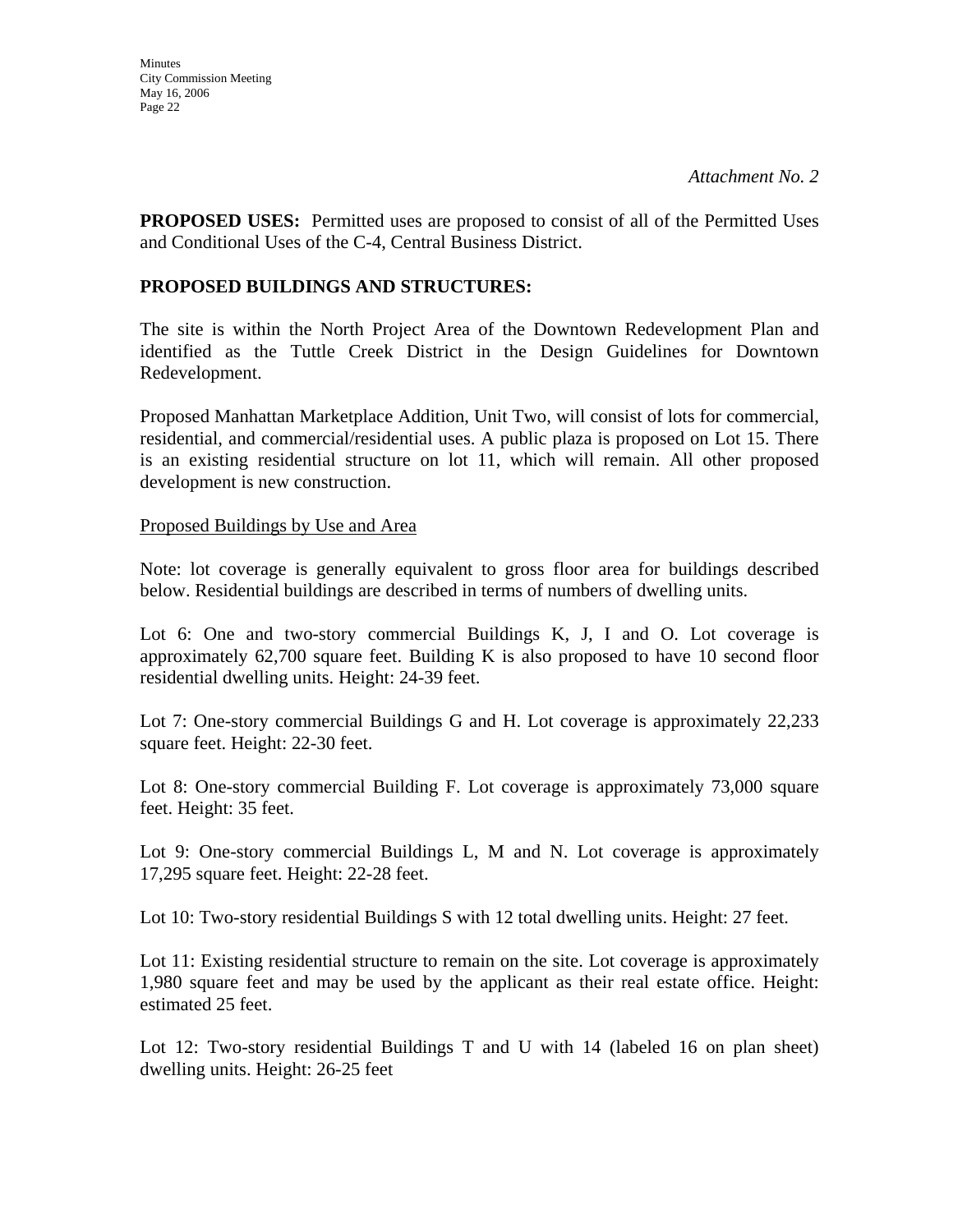Lot 13: Two-story residential Buildings R with 20 residential dwelling units. Height: 26- 25 feet

Lot14: Three-story commercial/residential Building Q approximately 11,000 gross square feet of commercial floor area square on the first floor, and 22 residential apartments, 11 units per floor, on floors 2 and 3. Height: 46 feet

Lot 15: Four-story commercial/residential Building P with commercial, hotel, apartments and a parking garage, consisting of approximately 14,800 gross square feet of first floor commercial space; a hotel and restaurant on the first floor with 93 rooms on floors 2-4; 51 residential apartments, 17 units per floor, on floors 2-4; and a parking garage with approximately 270 parking spaces. Height: 57-66 feet

Lot 16: One-story commercial Building E. Lot coverage is approximately 7,429 square feet. Height: 24-28 feet

See building elevations and floor plans on PUD plan sheets for details on architecture and materials.

Construction Phasing

Phase 1: Fall 2006 utility relocations Phase 2 & 3: Spring 2007: Lot 6, 7 and 9 Phase 4: Fall 2007: Lots 10, 13 and 13 Phase 5: Spring 2008 and Beyond: Lots 8, 14, 15, and 16

Design Guidelines for Downtown Redevelopment

The Design Guidelines for Downtown Redevelopment set out policy, intent, and conditions; site guidelines; building guidelines; supplemental guidelines for large format retail design and small scale residential guidelines; and, checklists for site and building guidelines. The Guidelines are not regulations. The Guidelines are for developers, architects, owners and decision makers for reviewing and evaluating proposals and design quality. Exceptions to the Guidelines may be considered if the overall intent of the Guidelines has been met.

The Design Guidelines are an Exhibit to the Final Development Agreement between the City and Dial Realty Development Corp. The Agreement requires Dial realty to identify that the proposed improvements comply with the Design Guidelines. A letter in the application from Patrick Schaub, AIA, Bowman Bowman Novick Inc., notes that the proposed development is in substantial conformance with the Design Guidelines.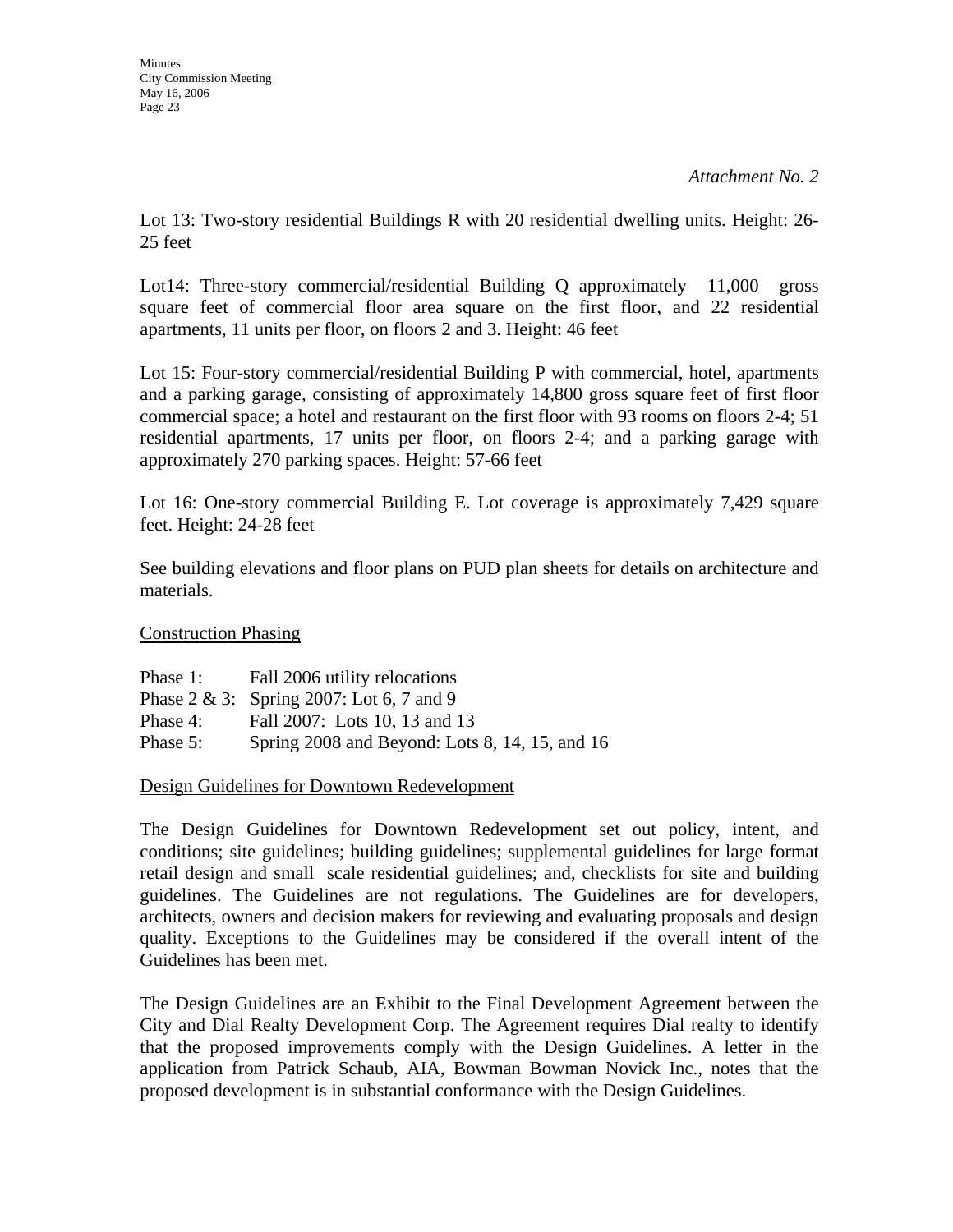### Design Guideline Exceptions

City Administration notes that an Exception is applicable to Building L, due to orientation and siting of the building façade, form and detailing with respect to Bluemont Avenue and Tuttle Creek Boulevard frontages. Both street frontages are high traffic streets. Doorways facing the streets are undesirable. Orientation is more appropriate to the internal parking area. Pedestrian access is provided from abutting street sidewalks. Frontages are landscaped to reduce the building's façade, which does not address the street frontage according to the Guidelines.

Buildings E, L, M and N's rear facades are visible from public streets and do not have a consistent visual interest as front facade treatments. The rear façade of E is visible from Leavenworth Street, N and L from Bluemont Avenue, and L and M from Tuttle Creek Boulevard. All buildings must have a rear façade. In these cases, the rear facades face high traffic streets. In addition, materials are similar to front façade treatments and include pilasters, as well as intensive plantings on L, M, and N's street facades.

## **PROPOSED LOT COVERAGE**

| <b>Use</b>                        | <b>Square Feet</b> | <b>Percentage</b> |
|-----------------------------------|--------------------|-------------------|
| <b>Buildings</b>                  | 299,124.8          | 35%               |
| Parking and Driving Lanes         | 280,965.33         | 33%               |
| <b>Streets (Travel Easements)</b> | 63,213.84          | 7%                |
| Open/Landscape Space              | 213,858.25         | 25%               |
| <b>Total</b>                      | 857,162.53         | 100%              |

All buildings will use wall signs. No other type of signage is proposed in Unit Two. Signs are located over building entrances as depicted on elevation drawings.

**PROPOSED LIGHTING:** There are four types of pole mounted lights: 14-foot pedestrian scale lights, 27-foot parking lot lights and 32-foot entry lights off Tuttle Creek Boulevard. Building lights are decorative exterior lights. All lights are downcast and shaded, full cut-off except for those lights used for building accent.

# **REVIEW CRITERIA FOR PLANNED UNIT DEVELOPMENTS**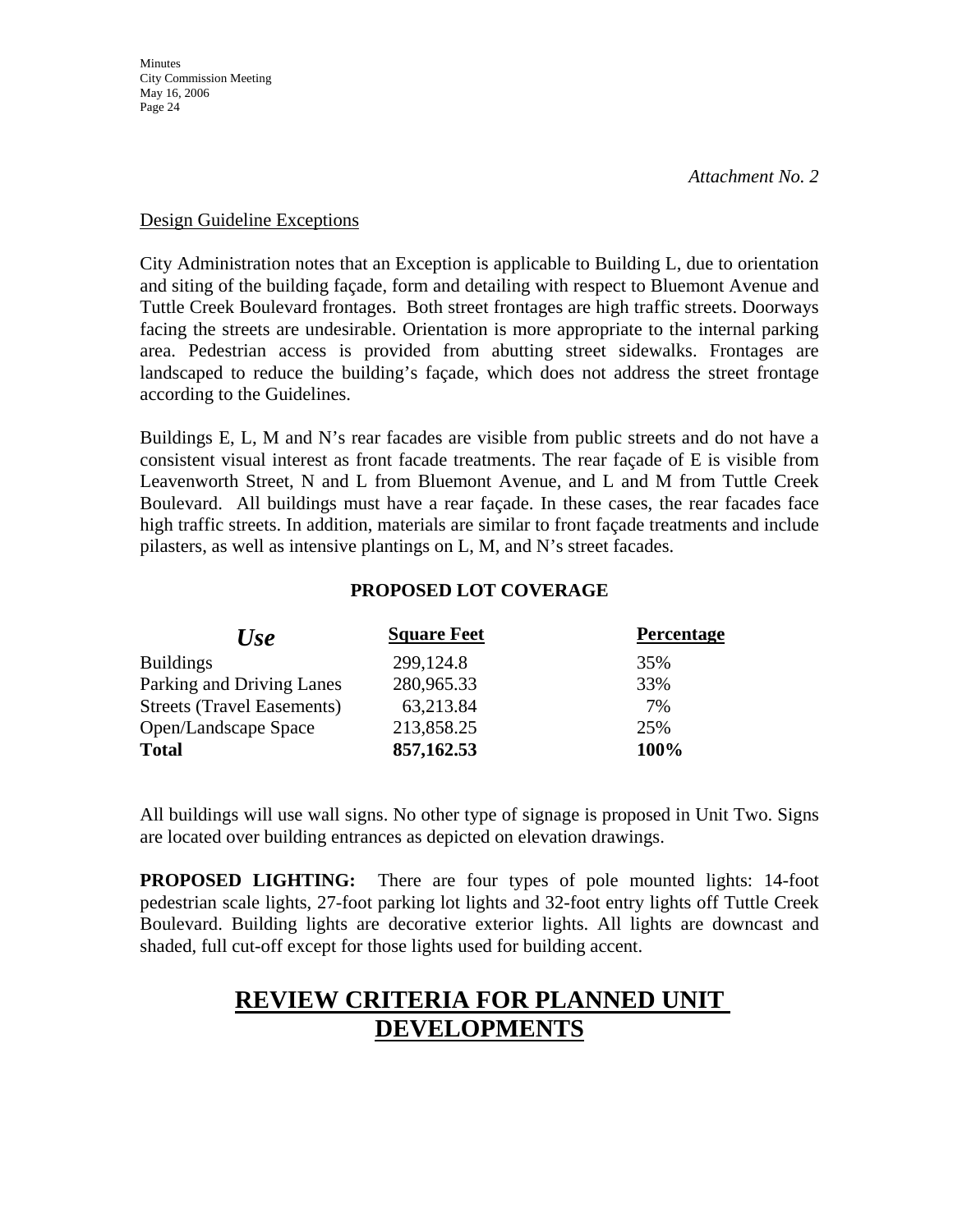**1. LANDSCAPING:** The proposed landscape plan is exceptionally well done in terms of coverage, number and variety of shade and ornamental trees, evergreen trees, shrubs, foundation plantings, parking lot landscaping, screening, and ground cover throughout the site. The landscaping plan conforms to the requirements of the Design Guidelines. Underground irrigation is proposed to maintain the landscaping, which will be maintained by the owner.

**2. SCREENING:** Dumpsters are proposed to be screened by masonry enclosures with doors and. Loading and trash compacter locations adjacent to the rear of Building F will be screened from residential Buildings T and U by an 8 foot masonry screen wall with a green trellis attached to the face. Other residential building will be screened by landscaping from commercial area. Roof-top equipment will need to be screened by parapet walls or similar treatment.

**3. DRAINAGE:** The site is proposed to drain to the east to inlets and then to the drainage channel along the east side of Tuttle Creek Boulevard. A comprehensive drainage plan was submitted for the North Project Area. The drainage system has been reviewed and accepted by the City Engineer (*see attached memo from the City Engineer*).

Adequate inlets and improvements will be provided to assure the drainage system will work.

## **4. CIRCULATION:**

## Public Access

The proposed internal circulation plan provides for safe, convenient and efficient movement of goods, motorists, bicyclists, and pedestrians. Conflicts between motorists and pedestrians are minimized. The site will be accessed from the surrounding street system and a right-in and right-out off Tuttle Creek Boulevard. Internal travel easements and public streets will provide access to all lots in the PUD. Sidewalks are proposed throughout the site, as well as along Tuttle Creek Boulevard (see comment below on proposed KDOT Grant). Sidewalks in traffic ways will be brick paved to emphasize pedestrian crossings.

The Bicycle Master Plan shows a bike route along Tuttle Creek Boulevard, which will be provided by the proposed sidewalk along the street and also serves as a connecting link of the Linear Trail, subject to KDOT approving a grant for the improvement. Bike racks are shown on the north sides of Buildings O and F.

The applicant's traffic analyses were comprehensive for the entire North Project Area and indicate nominal impact on the surrounding transportation network as a result of the proposed development. The City Engineer has reviewed and accepted the analysis, with comments about future street improvement projects and their timing (*attachment*).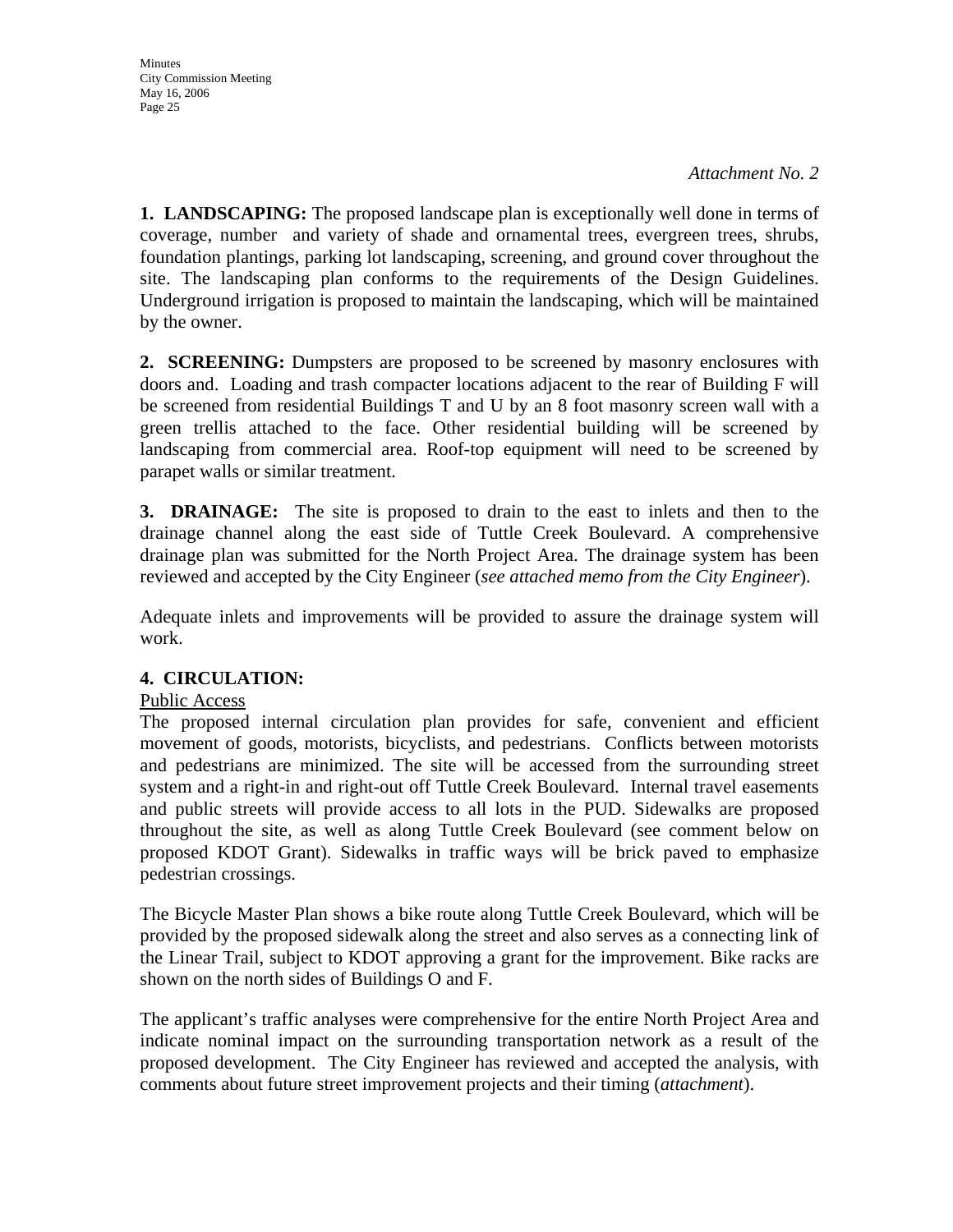#### *Attachment No. 2*

Properties located at 312 Fremont Street and 318 Fremont Street will not be rezoned. Both properties are bounded on all sides by the proposed PUD. In order to maintain public access to the properties, Fremont Street right-of-way will be reduced from 60 feet in width to 30 feet in width. The 15 foot public alley will remain. The remainder of access to the two properties from the surrounding street system will be provided by travel easements, which serve in lieu of a public street. Travel easements are a grant of easement to the public for travel to the same extent as would be permitted over a public street. Travel easements are dedicated with the Final Plat.

The two properties not included in the rezoning must be provided adequate public access. 312 Fremont Street has parking access off the existing public alley and no driveway access off Fremont Street. 318 Fremont Street has driveway access off Fremont Street and the public alley.

The Subdivision Regulations indicate that travel easements are to be used to provide internal access within a subdivision and shall not be permitted to provide access between subdivisions. For the proposed PUD to function in the form that has been proposed, internal access by travel easements are needed throughout Manhattan Marketplace Unit Two. It is impractical to maintain the 60 feet of right of way for Fremont Street. The combination of travel easements and public rights-of-way to 312 Fremont Street and 318 Fremont Street will provide adequate public access.

#### Off-Street Parking

The off-street parking requirements of the Manhattan Zoning Regulations do not require parking in the C-4 District for any use. Regardless, the applicant has proposed a total of 1,063 parking spaces consisting of 1,034 off-street parking spaces and 29 handicap parking spaces. The total does not include parking garage spaces, which is estimated at 270 spaces. Off-street parking is provided in parking lots and travel easements. On street parking on 4<sup>th</sup> Street is not included in the PUD parking space count, but, as proposed by the applicant, is expected to meet a part of the residential demand.

The proposed number of parking spaces should be adequate. Without specific detailed floor plans, parking must be calculated based on gross floor area. Off-street parking demand is based on net floor area. Storage, bathrooms, mechanical rooms and similar areas that do not create parking demand are deducted from the total floor area. It is assumed that actual demand would be less than demand based on gross floor area. It should also be assumed that demand for every commercial and residential use will have to be met at the same time.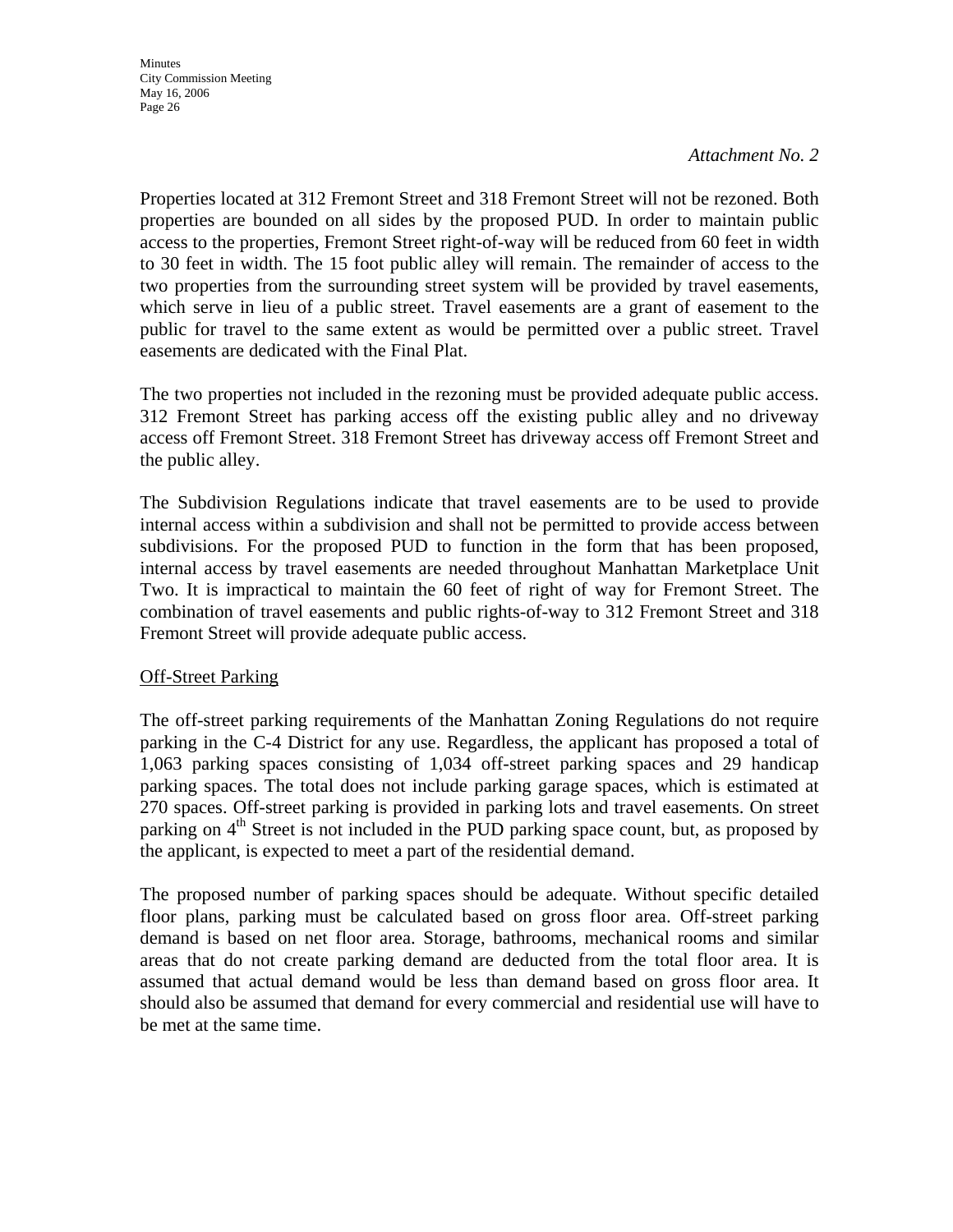*Attachment No. 2*

Total gross commercial building floor area for the entire site is approximately 209,000 square feet. Using the most restrictive commercial ratio from the Zoning Regulations of 1 parking space per 200 square feet of floor area would require 1,045 off-street parking spaces. Using the Zoning Regulations shopping center ratio of 5.5 spaces per 1,000 square feet would require 1,150 off-street parking spaces.

The applicant has proposed to use shared as well as on street parking to provide for residential off-street parking demand. One hundred and seven (107) dwelling units are proposed. Total bedroom counts are unknown. Parking is proposed to the rear of buildings R, S, T and U and should provide at least one space per unit. On-street parking is expected to provide additional tenants with parking spaces. Parking for dwellings in Q and P will be assigned spaces in the parking garage. Residential uses in Building K will have to use parking in a similar manner. The hotel will be assigned a level of the parking garage as well. There are 270 estimated parking spaces in the garage.

**5. OPEN SPACE AND COMMON AREA:** Approximately 25% of the site is open space, which will be maintained by the applicant.

**6. CHARACTER OF THE NEIGHBORHOOD:** The site is within a commercial service/retail corridor, and bounded on the east by Tuttle Creek Boulevard, on the west by North 4th Street, on the south by the Central Business District, and the north by Bluemont Avenue and a mixture of retail and service retail uses. A mix or single-family, two-family and multiple-family buildings are within the site. The area to the west of the site is characterized as a mix of low and medium density residential uses. Community facilities and commercial uses are west of the site along Osage and Leavenworth Streets.

# **MATTERS TO BE CONSIDERED WHEN CHANGING ZONING DISTRICTS**

**1. EXISTING USE:** The site is dominated by the C-5 District. Residential dwellings are generally located in the western part of the site.

**2. PHYSICAL AND ENVIRONMENTAL CHARACTERISTICS:** Generally flat with commercial and residential structures throughout the tract. Residential yards have lawns and trees. Commercial properties are dominated by the commercial building. Many of the commercial sites are not landscaped. Existing drainage is to the east to the ditch along the west side of Tuttle Creek Boulevard. The site is located in a 500 Year Flood Plain and is not subject to flood plain development regulations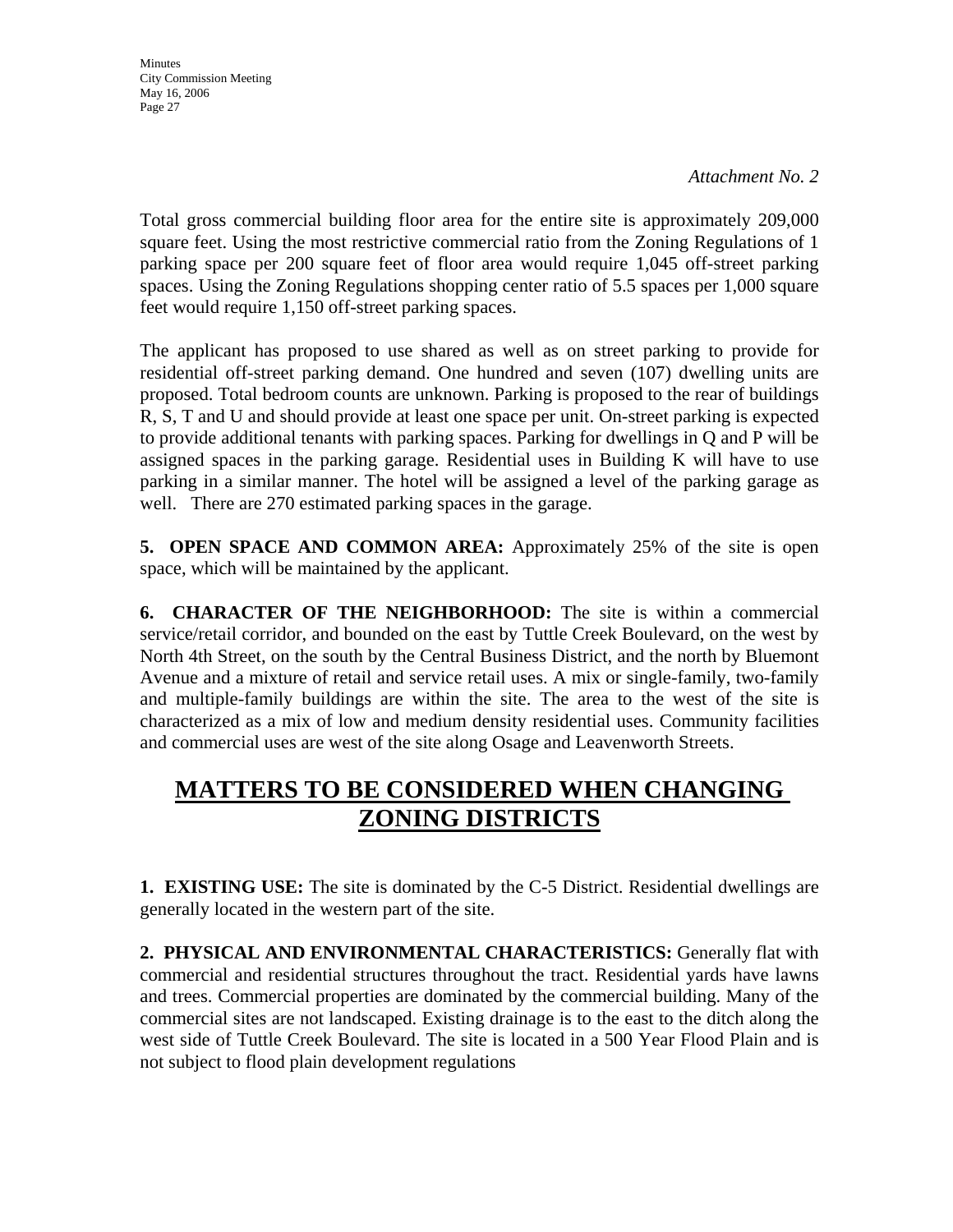## **3. SURROUNDING LAND USE AND ZONING:**

**(a.) NORTH:** Bluemont Avenue, commercial retail and service uses; C-5 District and PUD

**(b.) SOUTH:** Leavenworth Street, Manhattan Town Center; C-4 District.

**(c.) EAST:** Tuttle Creek Boulevard, commercial/retail uses: C-5 District and PUD.

**(d.) WEST:** N. 4<sup>th</sup> Street, single-family, two-family, multiple-family residential uses, community facilities (Senior Center); R-M, Four Family Residential District and R-2 District with TNO, Traditional Neighborhood Overlay District.

## **4. CHARACTER OF THE NEIGHBORHOOD:** See above.

**5. SUITABILITY OF SITE FOR USES UNDER CURRENT ZONING:** The existing uses in the various zoning districts throughout the 22 acre tract are suitable for the districts in which they are located, either as a permitted, conditional or nonconforming use.

**6. COMPATIBILITY OF PROPOSED DISTRICT WITH NEARBY PROPERTIES AND EXTENT TO WHICH IT MAY HAVE DETRIMENTAL AFFECTS:** The proposed PUD will allow as permitted uses all of the permitted and conditional uses of the C-4 District. Expected increases in traffic, light, and noise will be consistent with the commercial and residential character of the neighborhood. Minimal impact on adjacent properties is anticipated. N.  $4<sup>th</sup>$  Street will separate the PUD from residential uses to the west. The increased width of N.  $4<sup>th</sup>$  Street right-way and the orientation of proposed residential buildings in the PUD, which are proposed to front on the east side of  $N$ .  $4<sup>th</sup>$  Street are a compatible use consistent with the residential neighborhood to the west. Commercial areas in the PUD are to the east of the proposed residential dwellings along N.  $4<sup>th</sup>$  Street.

The site is east of the Runyon house, which is a designated historic structure. As a part of the overall project, Dial Realty applied for a National Pollution Discharge Elimination System (NPDES) permit, which necessitated a review as per Section 106 of the National Historic Preservation Act. The City is working with State Historic Preservation Officer of the Kansas State Historical Society to address impacts on historic properties in the project site. This process will supersede the environs review required by State law.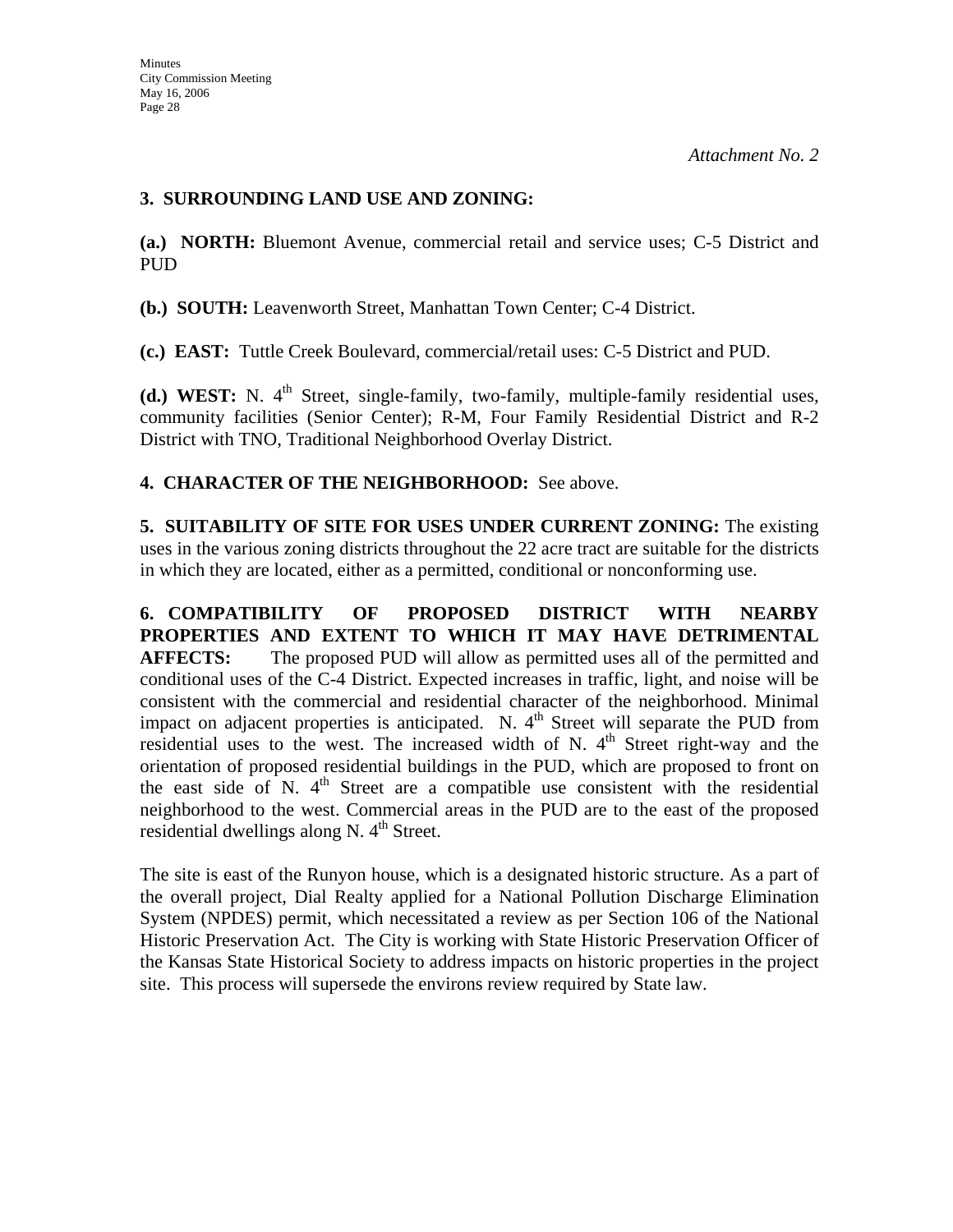*Attachment No. 2*

**7. CONFORMANCE WITH COMPREHENSIVE PLAN:** The Manhattan Urban Area Comprehensive Plan shows the site as Central Core District (CCD), which is a special purpose designation for the Downtown Core. The rezoning site is also designated as a primary redevelopment area for expansion of the Central Business District, in Downtown Tomorrow – A Redevelopment Plan for Downtown Manhattan, Kansas, adopted in May 2000.

The proposed rezoning conforms to the Comprehensive Plan.

**8. ZONING HISTORY AND LENGTH OF TIME VACANT AS ZONED:** The site has been zoned a variety of commercial, industrial and residential districts over time. Numerous buildings are located in the site with residential structures being some of the oldest and commercial more modern construction.

**9. CONSISTENCY WITH INTENT AND PURPOSE OF THE ZONING ORDINANCE:** The intent and purpose of the Zoning Regulations is to protect the public health, safety, and general welfare; regulate the use of land and buildings within zoning districts to assure compatibility; and to protect property values.

The PUD Regulations are intended to provide a maximum choice of living environments by allowing a variety of housing and building types; a more efficient land use than is generally achieved through conventional development; a development pattern that is in harmony with land use density, transportation facilities and community facilities; and a development plan which addresses specific needs and unique conditions of the site which may require changes in bulk regulations or layout. The proposed PUD is consistent with the intent and purposes of the Zoning Regulations, and the intent of the PUD Regulations.

**10. RELATIVE GAIN TO THE PUBLIC HEALTH, SAFETY AND WELFARE THAT DENIAL OF THE REQUEST WOULD ACCOMPLISH, COMPARED WITH THE HARDSHIP IMPOSED UPON THE INDIVIDUAL OWNER:** There appears to be no relative gain to the public that denial would accomplish in comparison to the hardship to the owner. The site is part of the overall downtown redevelopment project and is an integral part of that project.

**11. ADEQUACY OF PUBLIC FACILITIES AND SERVICES:** The PUD plans show existing and proposed public utilities and services, which will adequately serve the site. Utility releases have been provided by private companies, except for Westar Energy, which has indicated a concern regarding the distribution of electricity and its electric lines and substation and the costs and impacts to the system. The applicant will need to ensure that Westar Energy provides a utility release with the Final Development Plan. Easements have been reviewed by City Administration and will adequately serve the development.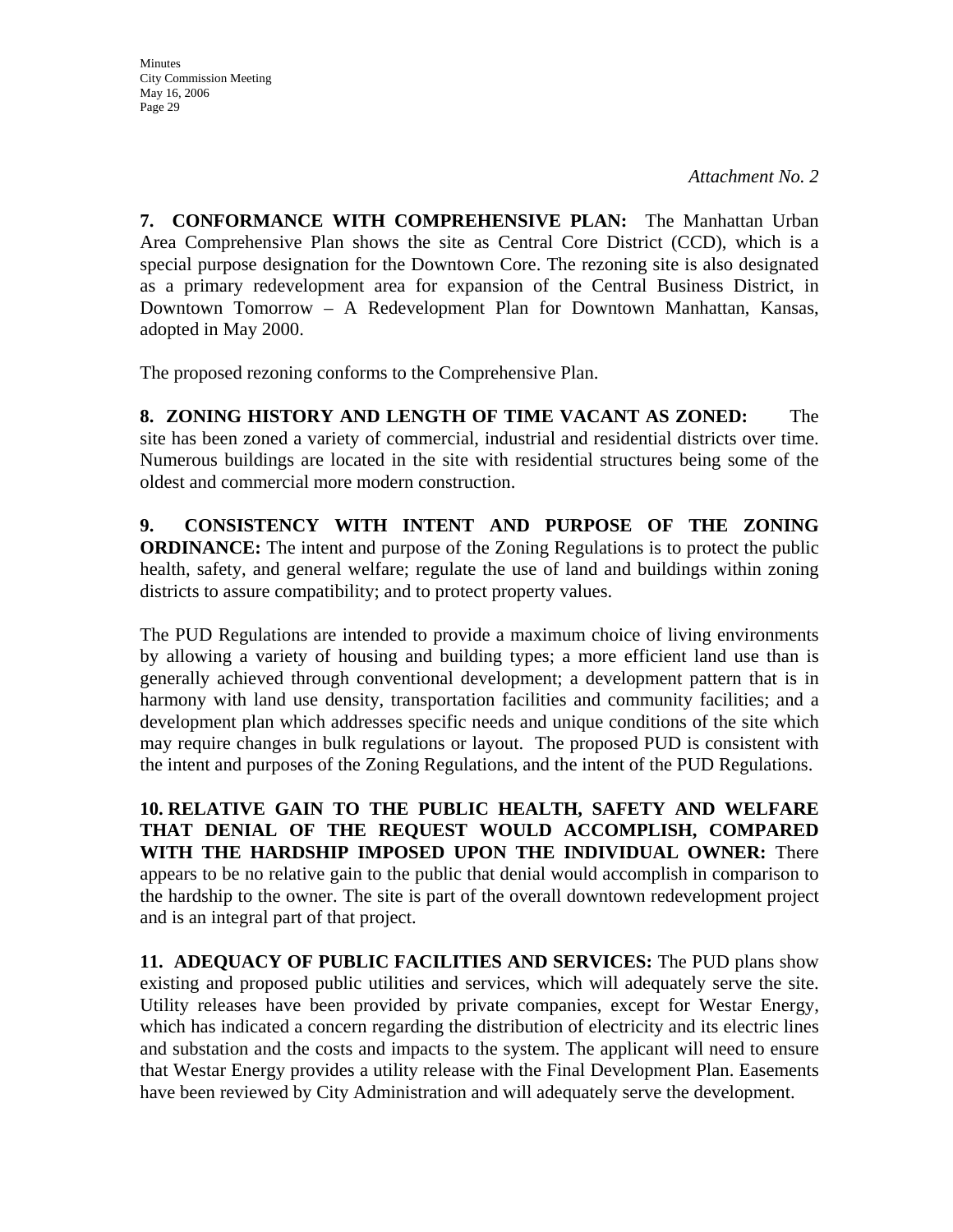## **12. OTHER APPLICABLE FACTORS:** None.

**13. STAFF COMMENTS AND RECOMMENDATION:** City Administration recommends approval of the proposed rezoning of Manhattan Marketplace Addition, Unit Two from R-2, Two-Family Residential District; R-3, Multiple-Family Residential District; C-2, Neighborhood Shopping District; C-4, Central Business District; C-5, Highway Service Commercial District; I-3, Light Industrial District; and, PUD, Commercial Planned Unit Development District, to PUD, Commercial Planned Unit Development District, with the following conditions:

- 1. Permitted uses shall include all of the Permitted Uses and Conditional Uses of the C-4, Central Business District.
- 2. Landscaping and irrigation shall be provided pursuant to a Landscaping Performance Agreement between the City and the owner, which shall be entered into prior to issuance of a building permit.
- 3. All landscaping and irrigation shall be maintained in good condition.
- 4. Signs shall be provided as proposed in the application documents, and shall allow for exempt signage described in Article VI, Section 6-104  $(A)(1), (2), (4), (5), (7)$  and  $(8)$ ; and Section 6-104  $(B)(2)$ , of the Manhattan Zoning Regulations, and temporary grand opening signs; and, menu boards for drive-up window restaurants.

## **ALTERNATIVES:**

- 1. Recommend approval of the proposed rezoning of Manhattan Marketplace Addition, Unit Two from R-2, Two-Family Residential District; R-3, Multiple-Family Residential District; C-2, Neighborhood Shopping District; C-4, Central Business District; C-5, Highway Service Commercial District; I-3, Light Industrial District; and, PUD, Commercial Planned Unit Development District, to PUD, Commercial Planned Unit Development District stating the basis for such recommendation, with the conditions listed in the Staff Report.
- 2. Recommend approval of the proposed rezoning of Manhattan Marketplace Addition, Unit Two from R-2, Two-Family Residential District; R-3, Multiple-Family Residential District; C-2, Neighborhood Shopping District; C-4, Central Business District; C-5, Highway Service Commercial District; I-3, Light Industrial District; and, PUD, Commercial Planned Unit Development District, to PUD, Commercial Planned Unit Development District, and modify the conditions, and any other portions of the proposed PUD, to meet the needs of the community as perceived by the Manhattan Urban Area Planning Board, stating the basis for such recommendation, and indicating the conditions of approval.